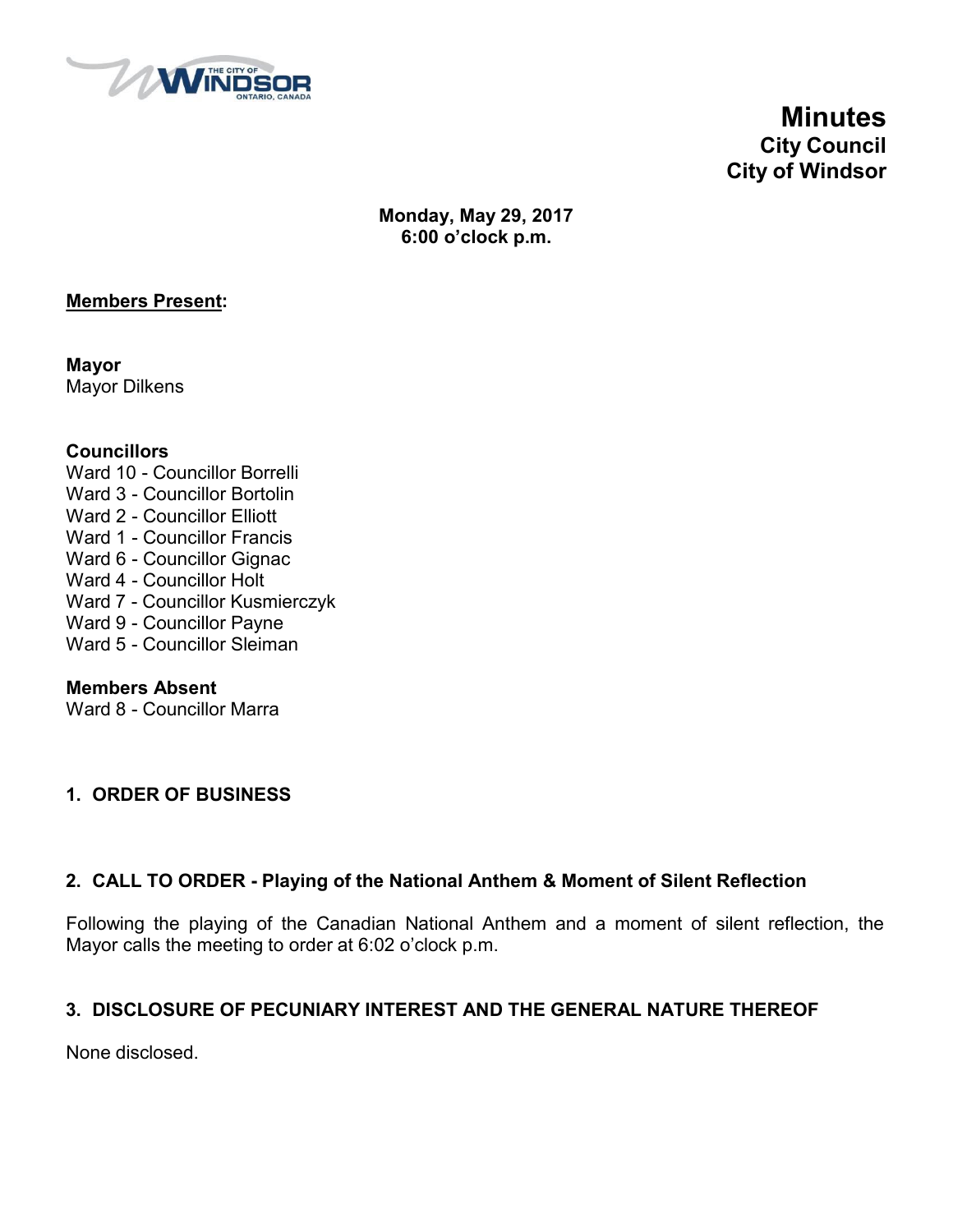## **4.1 Council Minutes May 8, 2017**

Moved by: Councillor Sleiman Seconded by: Councillor Borrelli

That the Minutes of the regular meeting of Council held May 8, 2017 **BE ADOPTED** as presented. Carried.

# **5. NOTICE OF PROCLAMATIONS**

"Windsor Seniors' Month" – June 2017 "Recreation & Parks Month" – June 2017 "Bike Month" – June 2017

**Flag Raising:** Italian Heritage Month – June 2, 2017

# **6. COMMITTEE OF THE WHOLE**

Moved by: Councillor Bortolin Seconded by: Councillor Elliott

That Council do now rise and move into Committee of the Whole with the Mayor presiding for the purpose of dealing with:

- (a) communication items;
- (b) consent agenda;
- (c) hearing requests for deferrals, referrals and/or withdrawals of any items of business;
- (d) hearing presentations and delegations;
- (e) consideration of business items;
- (f) consideration of Committee reports:
	- (i) **Report of Special In-Camera Meeting or other Committee as may be held prior to Council** (if scheduled); and

(g) consideration of by-laws 76-2017 through 78-2017 (inclusive). Carried.

# **7. COMMUNICATIONS INFORMATION PACKAGE**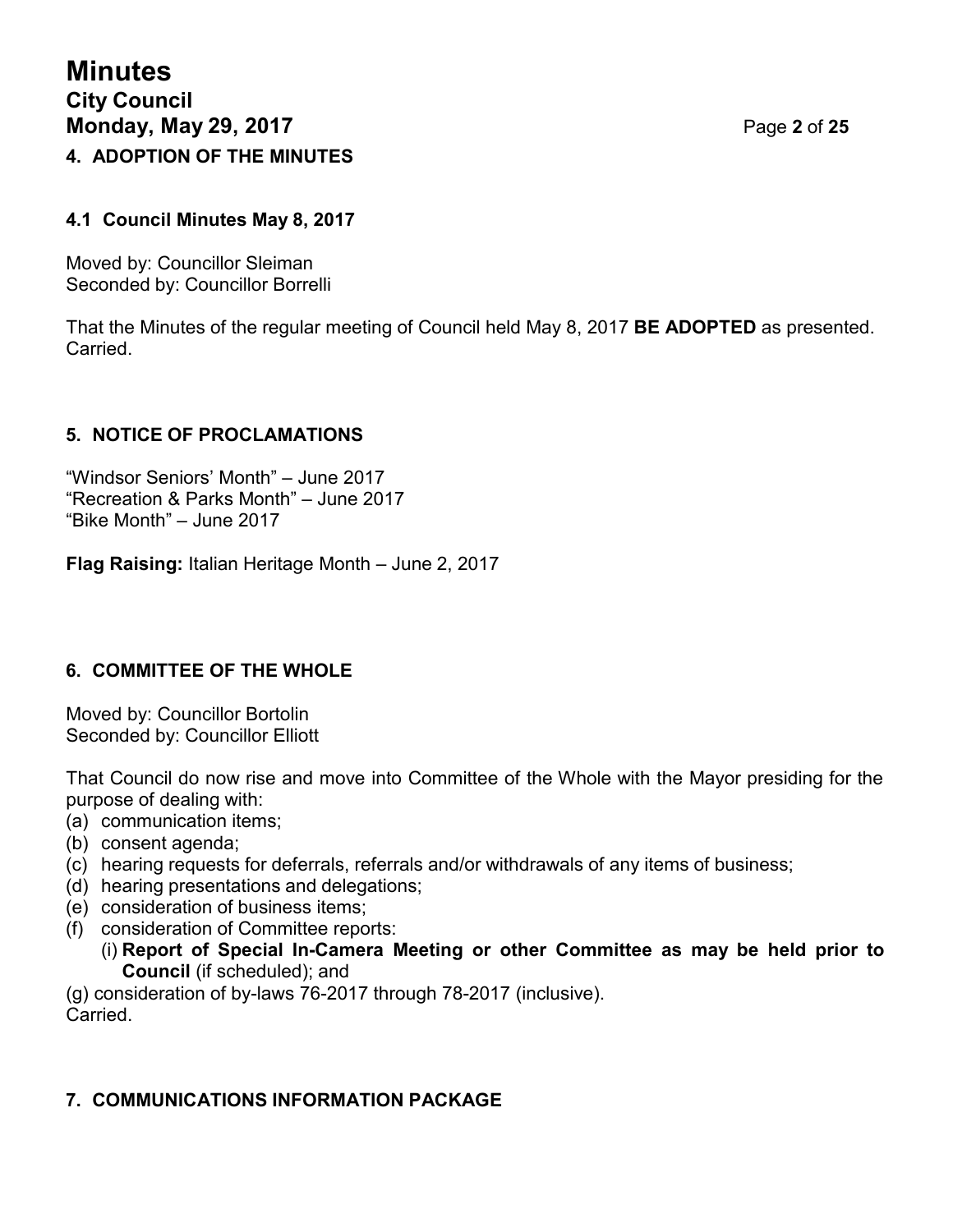# **Minutes City Council Monday, May 29, 2017** Page **3** of **25**

# **7.1 Correspondence - May 29, 2017**

Moved by: Councillor Francis Seconded by: Councillor Gignac

#### Decision Number: CR296/2017

That the following Communication Items 7.1.1 to 7.1.9 inclusive, as set forth in the Council Agenda **BE REFERRED** as noted:

| No.   | Sender                                  | Subject                                                                         |  |
|-------|-----------------------------------------|---------------------------------------------------------------------------------|--|
| 7.1.1 | Minister of Municipal<br><b>Affairs</b> | Proposed Building Code - Septic System Pump Out<br>Requirement                  |  |
|       |                                         | <b>Chief Building Official</b><br>Note & File<br>GP2017                         |  |
| 7.1.2 | Ministry of Tourism,                    | Cycling Update Ministry of Tourism, Culture and                                 |  |
|       | Culture and Sport;                      | Sport and Ministry of Transportation.                                           |  |
|       | and                                     | <b>City Engineer</b>                                                            |  |
|       | Ministry of                             | <b>City Treasurer</b>                                                           |  |
|       | Transportation                          | <b>Committee Coordinator, Windsor Bicycling</b>                                 |  |
|       |                                         | Committee                                                                       |  |
|       |                                         | Note & File                                                                     |  |
| 7.1.3 | Manager of Urban                        | GP2017<br>Application of Walker Road Animal Hospital for Site                   |  |
|       | Design                                  | Plan Approval to permit a proposed new veterinary                               |  |
|       |                                         | clinic located at 3577 Walker Road.                                             |  |
|       |                                         | Note & File                                                                     |  |
|       |                                         | ZS/12840                                                                        |  |
| 7.1.4 | Manager of Urban                        | Application of Foxo Enterprises Inc. for Site Plan                              |  |
|       | Design                                  | Approval to permit a restaurant within existing                                 |  |
|       |                                         | Croation Building located at 5259 Tecumseh Road<br>East.                        |  |
|       |                                         | Note & File                                                                     |  |
|       |                                         | ZS/12843                                                                        |  |
| 7.1.5 | Manager of Urban                        | Application of Choice Properties REIT Ontario                                   |  |
|       | Design                                  | Properties Ltd. for Site Plan Approval to permit a                              |  |
|       |                                         | stand alone building pad with drive-thru located at<br>7201 Tecumseh Road East. |  |
|       |                                         | Note & File                                                                     |  |
|       |                                         | ZS/12844                                                                        |  |
| 7.1.6 | Manager of Urban                        | Application of Terry Gouin for Site Plan Approval to                            |  |
|       | Design                                  | permit an office space expansion including<br>3                                 |  |
|       |                                         | building additions at 1350 Provincial Road.                                     |  |
|       |                                         | Note & File<br>ZS/12846                                                         |  |
|       |                                         |                                                                                 |  |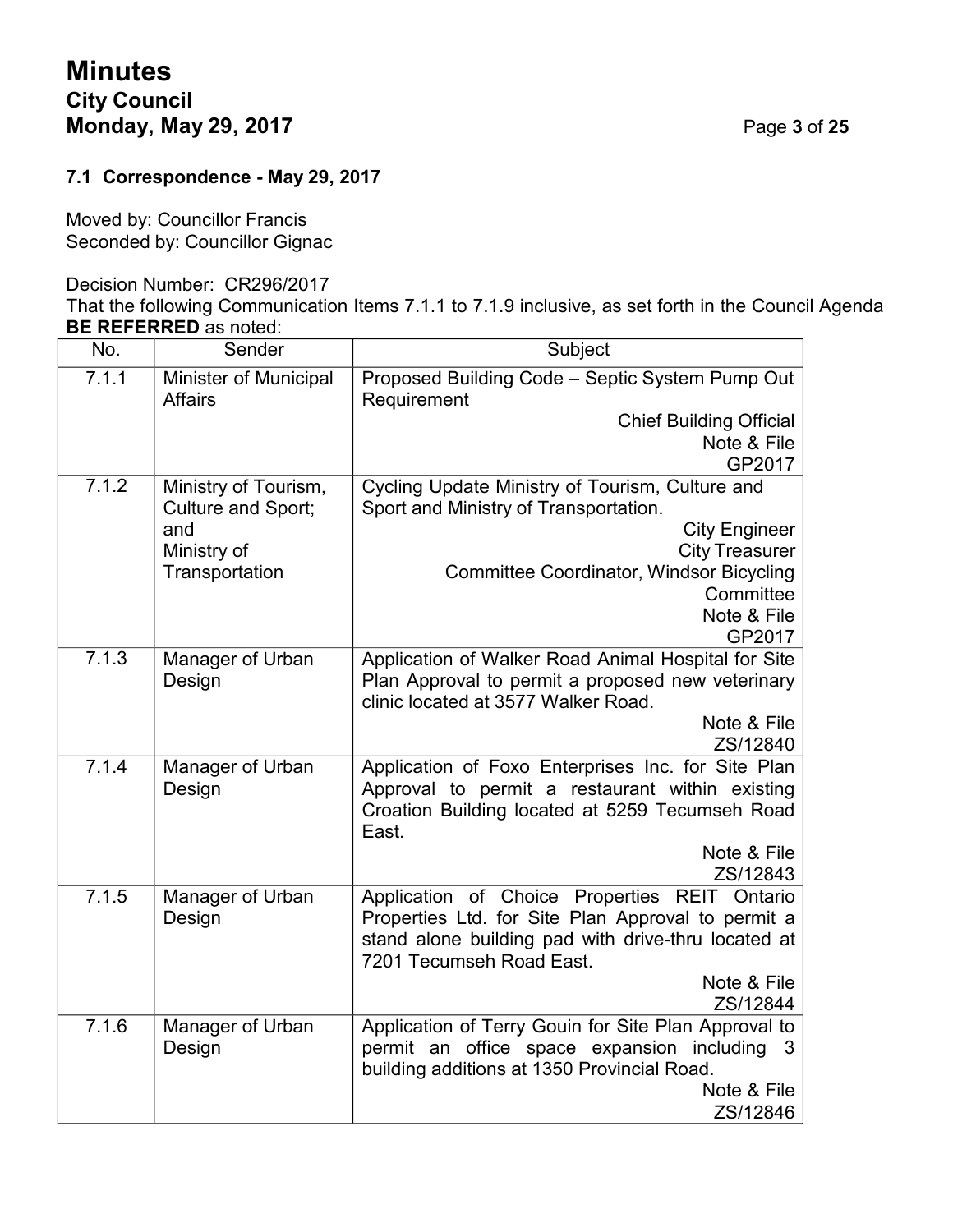# **Minutes City Council Monday, May 29, 2017** Page **4** of **25**

| No.   | Sender                                            | Subject                                                                                                                                                                                                                                                         |  |
|-------|---------------------------------------------------|-----------------------------------------------------------------------------------------------------------------------------------------------------------------------------------------------------------------------------------------------------------------|--|
| 7.1.7 | Secretary/Treasurer<br>Committee of<br>Adjustment | Agenda of the Committee of Adjustment for the<br>meeting to be held Thursday, June 1, 2017, 3:30<br>p.m., Council Chambers, 3rd Floor, Windsor City<br>Hall.                                                                                                    |  |
|       |                                                   | Note & File<br>ZC2017                                                                                                                                                                                                                                           |  |
| 7.1.8 | <b>Union Gas Limited</b>                          | 2016 Disposition of Deferral Account Balances<br>and 2016 Utility Earnings. (Clerk's Note: Notice has<br>been previously distributed to Mayor & Council and<br>the complete document is available for viewing at<br>www.citywindsor.ca)<br><b>City Engineer</b> |  |
|       |                                                   | <b>City Treasurer</b><br>Note & File                                                                                                                                                                                                                            |  |
|       |                                                   | MU2017                                                                                                                                                                                                                                                          |  |
| 7.1.9 | <b>Windsor Essex</b><br><b>Mobility Group</b>     | 2017 Species at Risk (SAR) Annual Agency Review<br>Meeting.                                                                                                                                                                                                     |  |
|       |                                                   | <b>City Engineer</b>                                                                                                                                                                                                                                            |  |
|       |                                                   | Note & File                                                                                                                                                                                                                                                     |  |
|       |                                                   | ST/8821                                                                                                                                                                                                                                                         |  |

Carried.

# **7.2 TD Friends of the Environment Foundation**

Moved by: Councillor Francis Seconded by: Councillor Gignac

Decision Number: CR297/2017

That Council **RECEIVE** for information the application and awarding of a \$15,000 grant from the TD Friends of the Environment Foundation for Native Trees of Windsor at the River. Carried.

> Report Number: C 68/2017 Clerk's File: APR2017

#### **8. CONSENT AGENDA**

# **8.1 Acquisition of One (1) Emergency Supply and Air Unit Vehicle - CR124-2012 - City Wide**

Moved by: Councillor Holt Seconded by: Councillor Kusmierczyk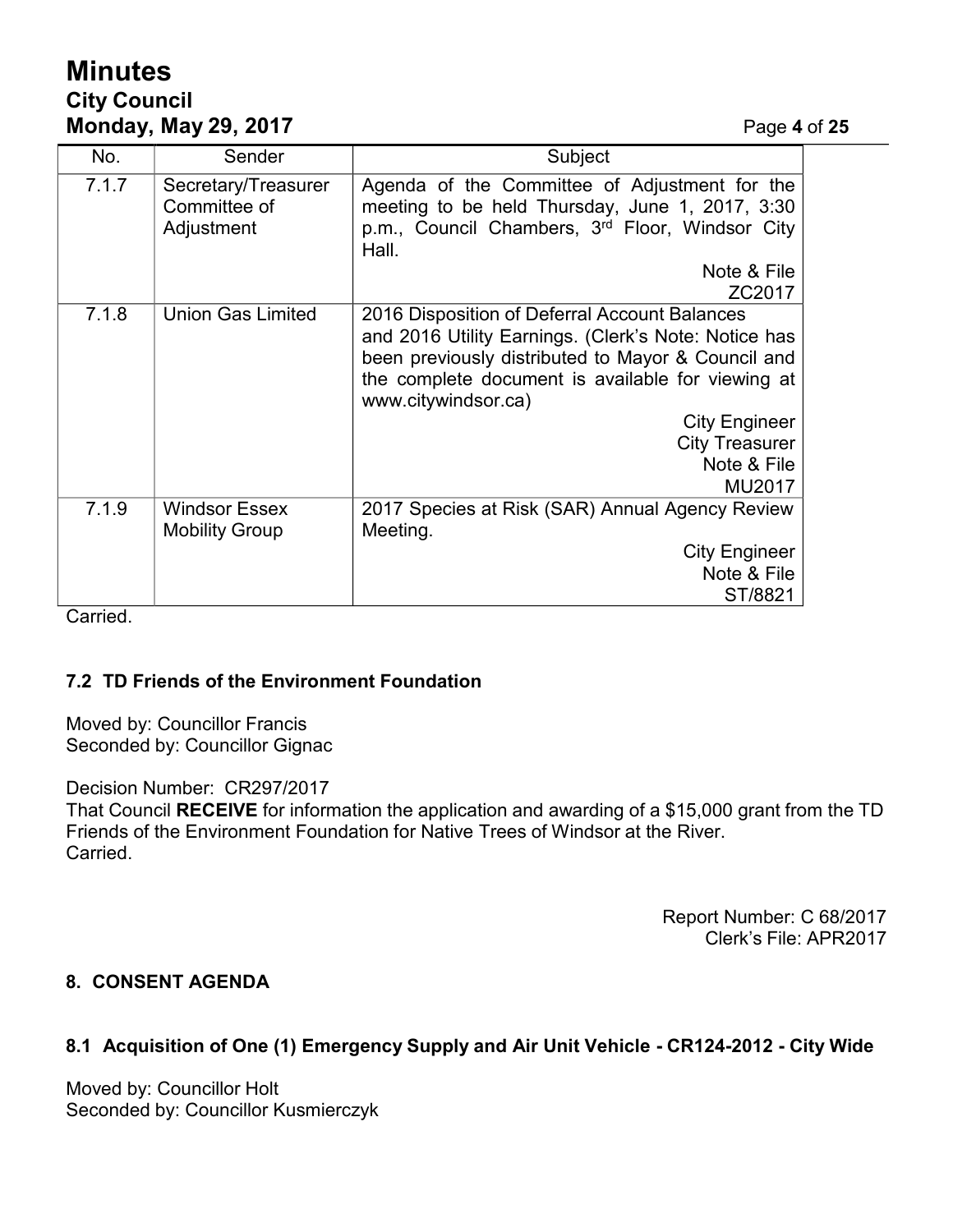# **Minutes City Council Monday, May 29, 2017** Page **5** of **25**

Decision Number: CR298/2017

That City Council **APPROVE** the purchase of (1) Emergency Supply and Air Unit firefighting apparatus at a cost not to exceed \$478,000 (Canadian Dollars) plus HST from ResQTech Systems Inc., to be funded from 2012 Fire Truck Replacement project 7121011, and that the Purchasing Manager **BE AUTHORIZED** to issue a purchase order for this purchase. Carried.

> Report Number: S 81/2017 Clerk's File: SF2017

## **8.2 Selection of Real Estate Company for Commercial/ Leasing (RFP #58-17) City Wide**

Moved by: Councillor Holt Seconded by: Councillor Kusmierczyk

Decision Number: CR299/2017

I. A. That the following real estate company **BE APPROVED** to list and sell City of Windsor surplus commercial / industrial properties at a commission rate of 3.8%:

> Buckingham Realty (Windsor) Ltd. Attention: Cameron Paine 4573 Tecumseh Road East Windsor ON N9A 7K6

B. That the following real estate company **BE APPROVED** to list and lease City of Windsor commercial / industrial properties at the rate of \$0.50 per square foot for each year of the lease:

Buckingham Realty (Windsor) Ltd. Attention: Cameron Paine 4573 Tecumseh Road East Windsor ON N9A 7K6

- II. Conditions:
	- 1. The commission rates recommended above are to be split equally between the Listing Broker and the Co-operating (Selling) Broker.
	- 2. Listings are for a period of 90 days and may be renewed after review.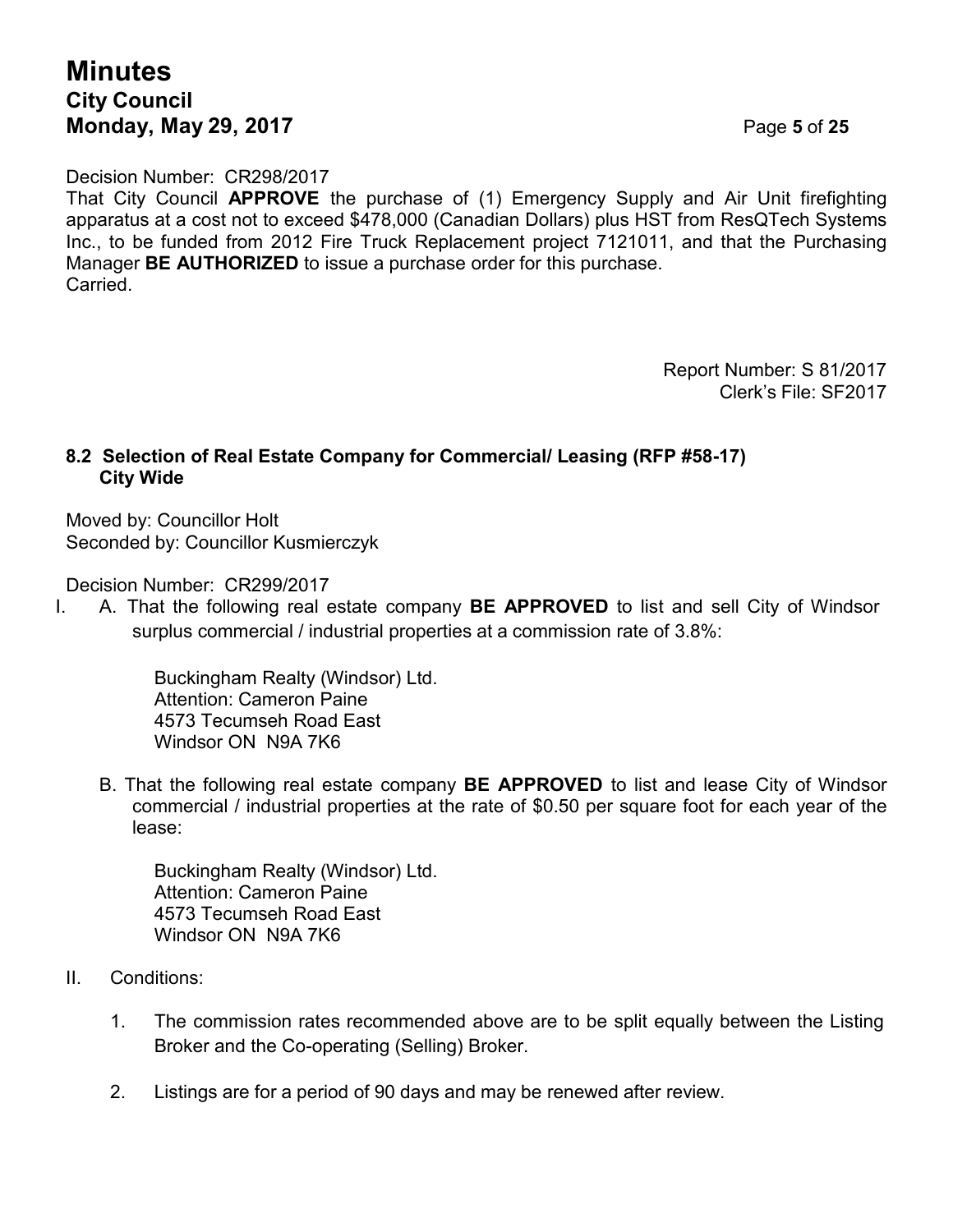# **Minutes City Council Monday, May 29, 2017** Page **6** of **25**

3. The appointment is for a two-year term with an option to extend for one (1) additional year, at the sole discretion of The Corporation of the City of Windsor.

- 4. a) The City appoints the Broker to list, at the expense of the Broker, the properties for sale through the Multiple Listing Service (MLS) operated by the Windsor Essex County Association of Realtors;
	- b) The agreement may be terminated with or without cause by either party on the giving of 15 days' notice in writing to the other party. Upon termination by either party, the Broker will provide unconditional mutual releases of any active listings upon request.

Carried.

Report Number: C 85/2017 Clerk's File: MBA2017

# **8.3 BIA Cross Border Marketing Initiative - City Wide**

Moved by: Councillor Holt Seconded by: Councillor Kusmierczyk

Decision Number: CR295/2017

That City Council **AUTHORIZE** Administration to advance to Imaginative Group, on behalf of the Windsor Business Improvement Area Advisory Committee, an amount not to exceed \$50,000 to be used for the purpose of the 2017 cross border marketing campaign; and,

That City Council **AUTHORIZE** Administration to recover this amount, in full, as a charge-back from each of the individual City Business Improvement Area's 2017 levy. Carried.

> Report Number: C 84/2017 Clerk's File: MI2017

#### **8.4 Minutes of the Executive Committee and the Board of Directors, Willistead Manor Inc., held February 9, 2017**

Moved by: Councillor Holt Seconded by: Councillor Kusmierczyk

Decision Number: CR300/2017 SDHC 466 That the minutes of the Executive and Board Willistead Manor, Inc. of its meeting held February 9, 2017 **BE RECEIVED** for information. Carried.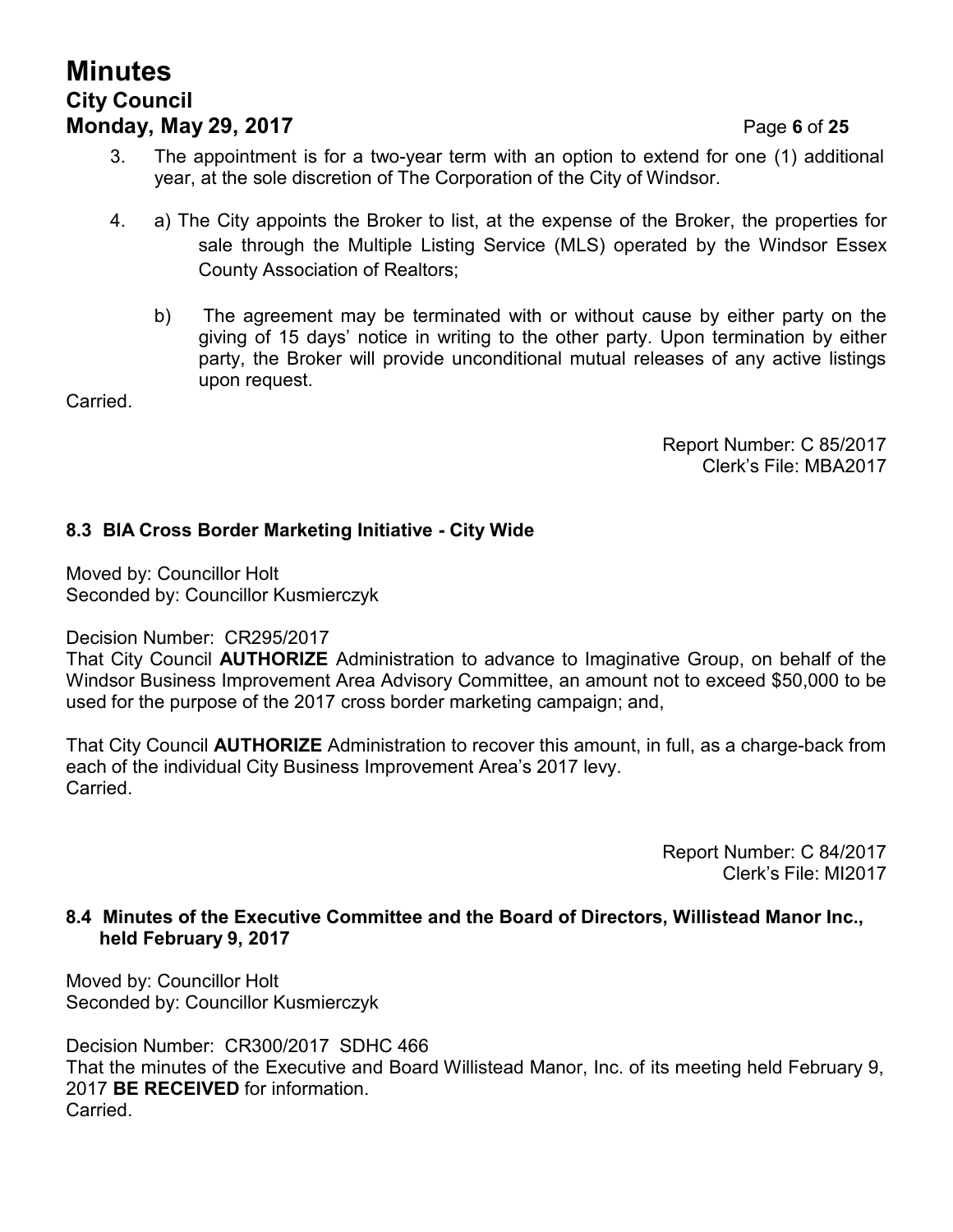**Minutes City Council Monday, May 29, 2017** Page **7** of **25**

Report Number: SCM 39/2017 Clerk's File: MB2017

### **8.5 Minutes of the Executive Committee and the Board of Directors, Willistead Manor Inc., held March 16, 2017**

Moved by: Councillor Holt Seconded by: Councillor Kusmierczyk

Decision Number: CR301/2017 SDHC 467 That the minutes of the Executive and Board Willistead Manor, Inc. of its meeting held March 16, 2017 **BE RECEIVED** for information. Carried.

> Report Number: SCM 66/2017 Clerk's File: MB2017

## **8.6 Report No. 100 of the Board of Directors, Willistead Manor Inc., of its meeting held March 16, 2017 (Appointment of Vice Chairman)**

Moved by: Councillor Holt Seconded by: Councillor Kusmierczyk

Decision Number: CR302/2017 SDHC 468

That Report No. 100 of the Board of Directors, Willistead Manor Inc., of its meeting held March 16, 2017 indicating the appointment of Robin Easterbrook to the position of Vice Chairman of the Board of Directors, Willistead Manor Inc., **BE APPROVED**. Carried.

> Report Number: SCM 67/2017 Clerk's File: MB2017

## **8.7 Minutes of the Windsor Accessibility Advisory Committee of its meeting held February 24, 2017**

Moved by: Councillor Holt Seconded by: Councillor Kusmierczyk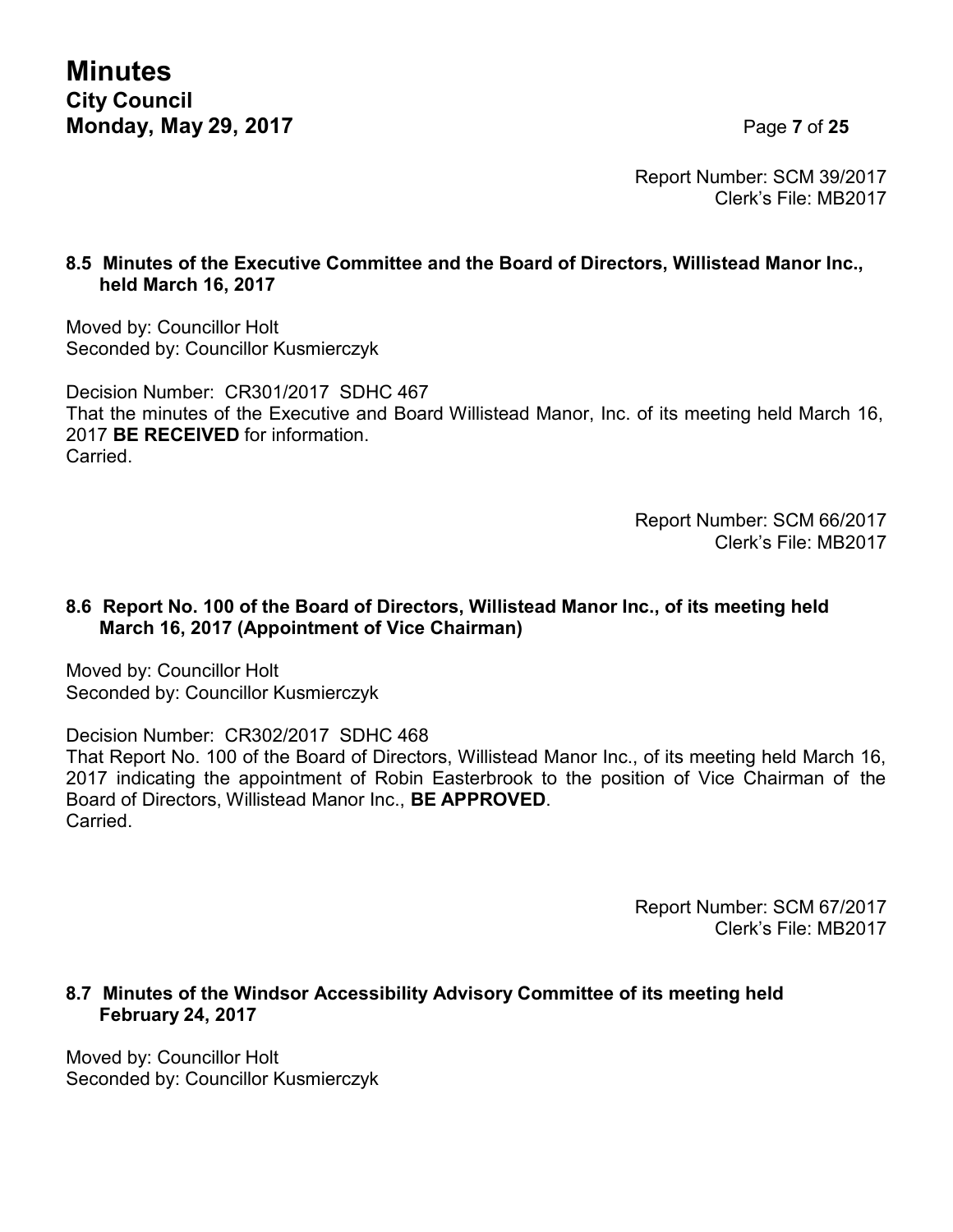# **Minutes City Council Monday, May 29, 2017** Page **8** of **25**

Decision Number: CR303/2017 SDHC 469 That the minutes of the Windsor Accessibility Advisory Committee of its meeting held February 24, 2017 **BE RECEIVED** for information. Carried.

> Report Number: SCM 52/2017 Clerk's File: MB2017

#### **8.8 Report No. 112 of the Windsor Accessibility Advisory Committee of its meeting held February 24, 2017 -Request for power assisted adult change table and patient lift system for Optimist Community Centre**

Moved by: Councillor Holt Seconded by: Councillor Kusmierczyk

Decision Number: CR304/2017 SDHC 470

That Report No. 112 of the Windsor Accessibility Advisory Committee of its meeting held February 24, 2017 indicating that an expenditure in the upset amount of \$15,000 for the purchase of a power assisted adult change table and a patient lift system to be installed in the barrier free universal washroom in the building addition to the Optimist Community Centre **BE APPROVED IN PRINCIPLE** subject to the provisions of the Purchasing By-law 93-2012; and further, that a plaque **BE ERECTED** acknowledging the contribution by the Windsor Accessibility Advisory Committee and City Council **BE APPROVED**. Carried.

> Report Number: SCM 49/2017 Clerk's File: MB2017

## **8.9 Report No. 114 of the Windsor Accessibility Advisory Committee - Installation of an annunciation system for three elevators in the New City Hall**

Moved by: Councillor Holt Seconded by: Councillor Kusmierczyk

Decision Number: CR305/2017 SDHC 471

That Report No. 114 of the Windsor Accessibility Advisory Committee of its meeting held February 24, 2017 indicating that **APPROVAL BE GIVEN** to an expenditure in the upset amount of \$5,538 (50% of the cost) for the installation of the annunciation system for the three elevators within the New City Hall Facility subject to the provisions of the Purchasing By-law 93-2012; and further, that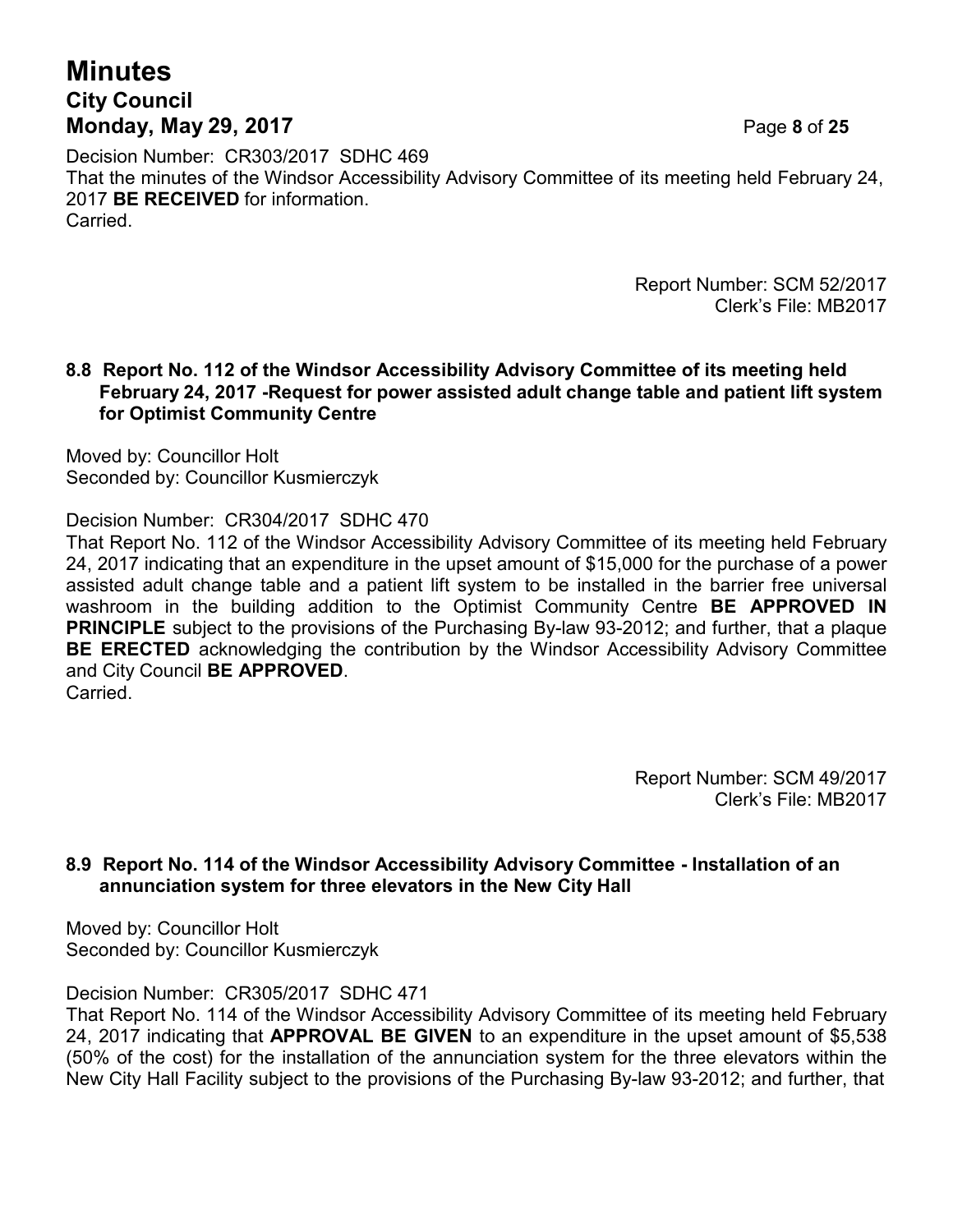# **Minutes City Council Monday, May 29, 2017** Page **9** of **25**

a plaque **BE ERECTED** acknowledging the contribution by the Windsor Accessibility Advisory Committee and City Council **BE APPROVED**. Carried.

> Report Number: SCM 50/2017 Clerk's File: MB2017

## **8.10 Minutes of the Seniors Advisory Committee of its meeting held February 2, 2017**

Moved by: Councillor Holt Seconded by: Councillor Kusmierczyk

Decision Number: CR306/2017 SDHC 472 That the minutes of the Seniors Advisory Committee of its meeting held February 2, 2017 **BE RECEIVED** for information. Carried.

> Report Number: SCM 68/2017 Clerk's File: MB2017

#### **8.11 Minutes of the Committee of Management for Huron Lodge of its meeting held February 27, 2017**

Moved by: Councillor Holt Seconded by: Councillor Kusmierczyk

Decision Number: CR307/2017 SDHC 473 That the minutes of the Committee of Management for Huron Lodge of its meeting held February 27, 2017 **BE RECEIVED** for information. **Carried** 

> Report Number: SCM 63/2017 Clerk's File: MB2017

#### **8.12 Minutes of the Housing Advisory Committee of its meeting held February 14, 2017**

Moved by: Councillor Holt Seconded by: Councillor Kusmierczyk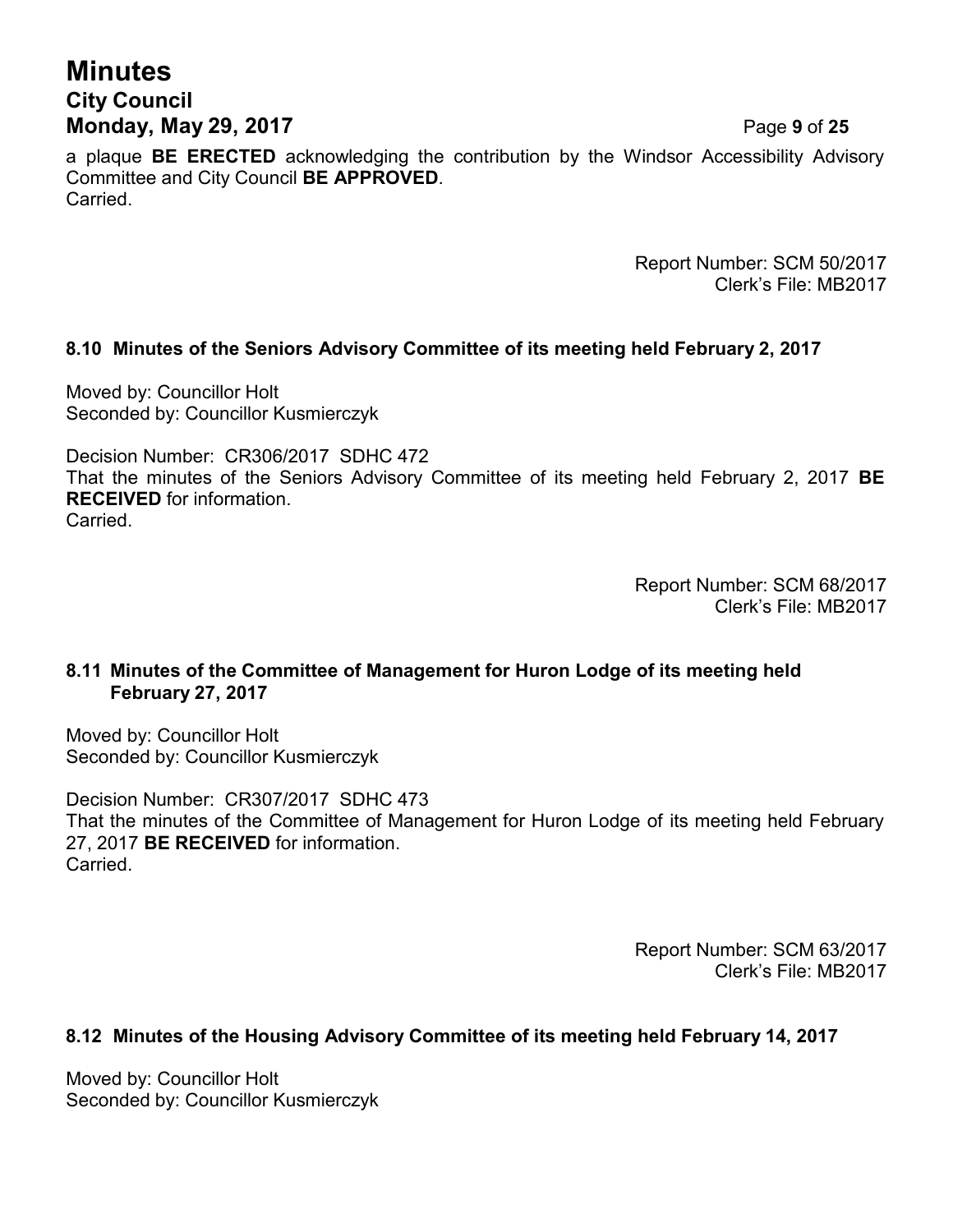Decision Number: CR308/2017 SDHC 474 That the minutes of the Housing Advisory Committee of its meeting held February 14, 2017 **BE RECEIVED** for information. **Carried** 

> Report Number: SCM 59/2017 Clerk's File: MB2017

# **8.13 Update on Round 1 of Arts Culture and Heritage Funding in 2017**

Moved by: Councillor Holt Seconded by: Councillor Kusmierczyk

Decision Number: CR309/2017 SDHC 475

That the report of the Manager of Cultural Affairs dated April 13, 2017 entitled Update on Round 1 of funding of the Arts, Culture and Heritage Fund in 2017 **BE RECEIVED** for information. **Carried** 

> Report Number: S 70/2017 Clerk's File: AFB/12410 & SR2017

#### **8.14 Chaps and Spurs Country Fest**

Moved by: Councillor Holt Seconded by: Councillor Kusmierczyk

Decision Number: CR310/2017 SDHC 477

That the request from Legends Live | Turnkey Entertainment and Promotions to host the Chaps and Spurs Country Fest at Lanspeary Outdoor Rink and Lanspeary Park on August 18, 2017 to August 19, 2017 **BE APPROVED**, subject to the terms and conditions of the Special Event Agreement; and further:

That the request from Legends Live | Turnkey Entertainment and Promotions for approval of designation as 'Significant Event Status' for the purpose of applying for their liquor services **BE APPROVED.**

**Carried** 

Report Number: S 64/2017 Clerk's File: SR2017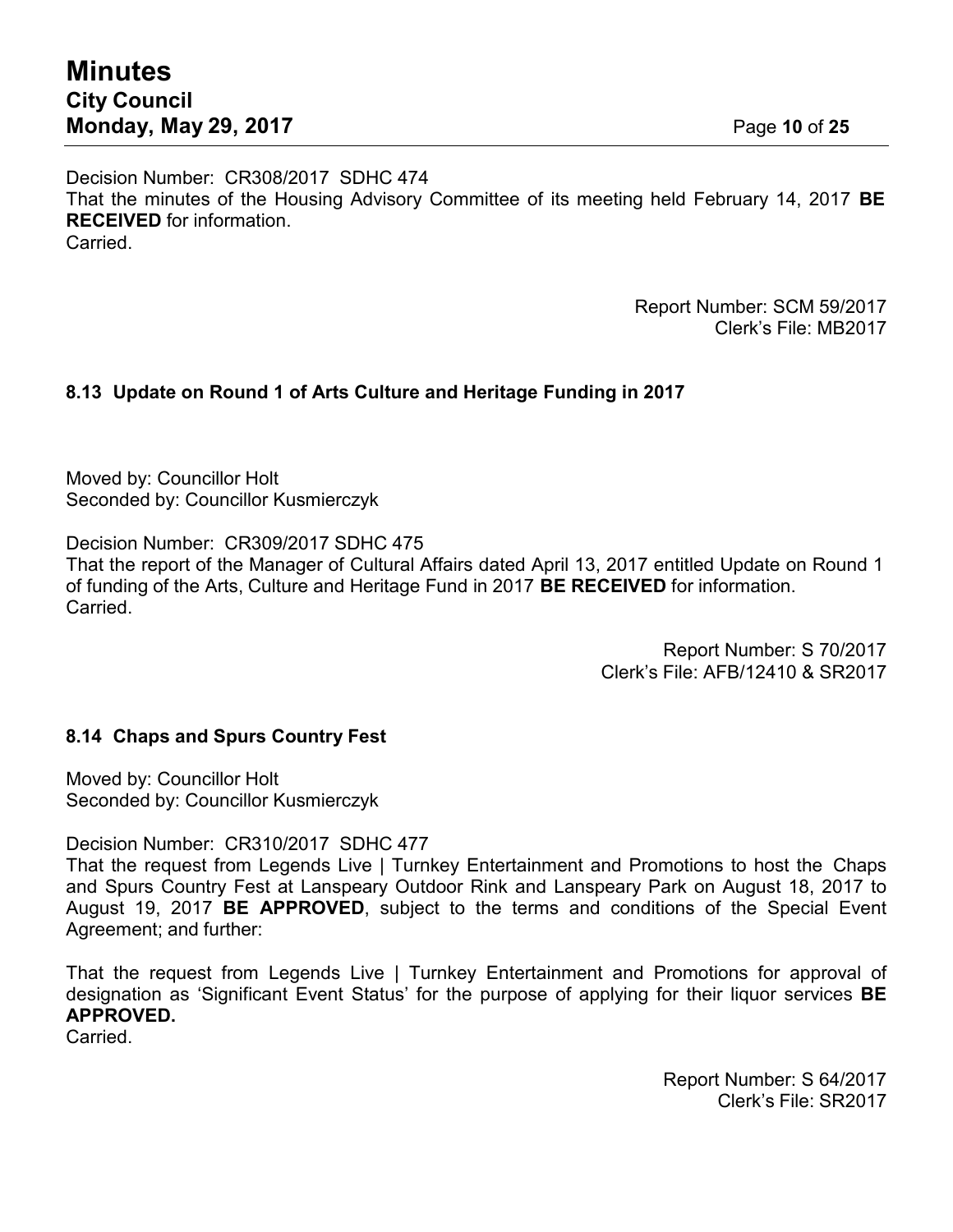## **11.4 Agreements regarding the Broadway at ETR Level Crossing - Ward 1**

Moved by: Councillor Holt Seconded by: Councillor Kusmierczyk

Decision Number: CR316/2017

That City Council **AUTHORIZE** Administration to enter into the following agreements regarding the Broadway at ETR Level Crossing:

- i) That the Chief Administrative Officer and City Clerk **BE AUTHORIZED** to execute the necessary agreements with the Ontario Ministry of Transportation ("MTO"), satisfactory in form to the City Solicitor, in financial content to the City Treasurer, and in technical to the City Engineer regarding the long-term maintenance of the Essex Terminal Railway ("ETR") Level Crossing at Broadway St.; and,
- ii) That City Council approve the set up of a new reserve account to track the expenditures for the crossing maintenance; and,
- iii) That the Chief Administrative Officer and City Clerk **BE AUTHORIZED** to execute the necessary agreements with Windsor-Detroit Bridge Authority ("WDBA"), satisfactory in form to the City Solicitor, in financial content to the City Treasurer, and in technical to the City Engineer regarding the required capital upgrades to the Essex Terminal Railway ("ETR") Level Crossing at Broadway St.; and,
- iv) That the Chief Administrative Officer and City Clerk **BE AUTHORIZED** to execute the necessary agreements with The Essex Terminal Railway ("ETR"), satisfactory in form to the City Solicitor, in financial content to the City Treasurer, and in technical to the City Engineer regarding the construction and maintenance in perpetuity of the Essex Terminal Railway ("ETR") Level Crossing at Broadway St. in consideration of signing all required Rail Crossing permits and approvals with Hydro One, Bell Canada or other utilities that may arise, and all required Rail Crossing Agreements with the Windsor-Detroit Bridge Authority ("WDBA"), the Ontario Ministry of Transportation and the City of Windsor.

Carried.

Report Number: C 91/2017 Clerk's File: ST/8821

#### **9. REQUEST FOR DEFERRALS, REFERRALS AND/OR WITHDRAWALS**

#### **10.2 South Cameron Neighbourhood On-Street Parking & Traffic Operations - Ward 10**

Moved by: Councillor Borrelli Seconded by: Councillor Payne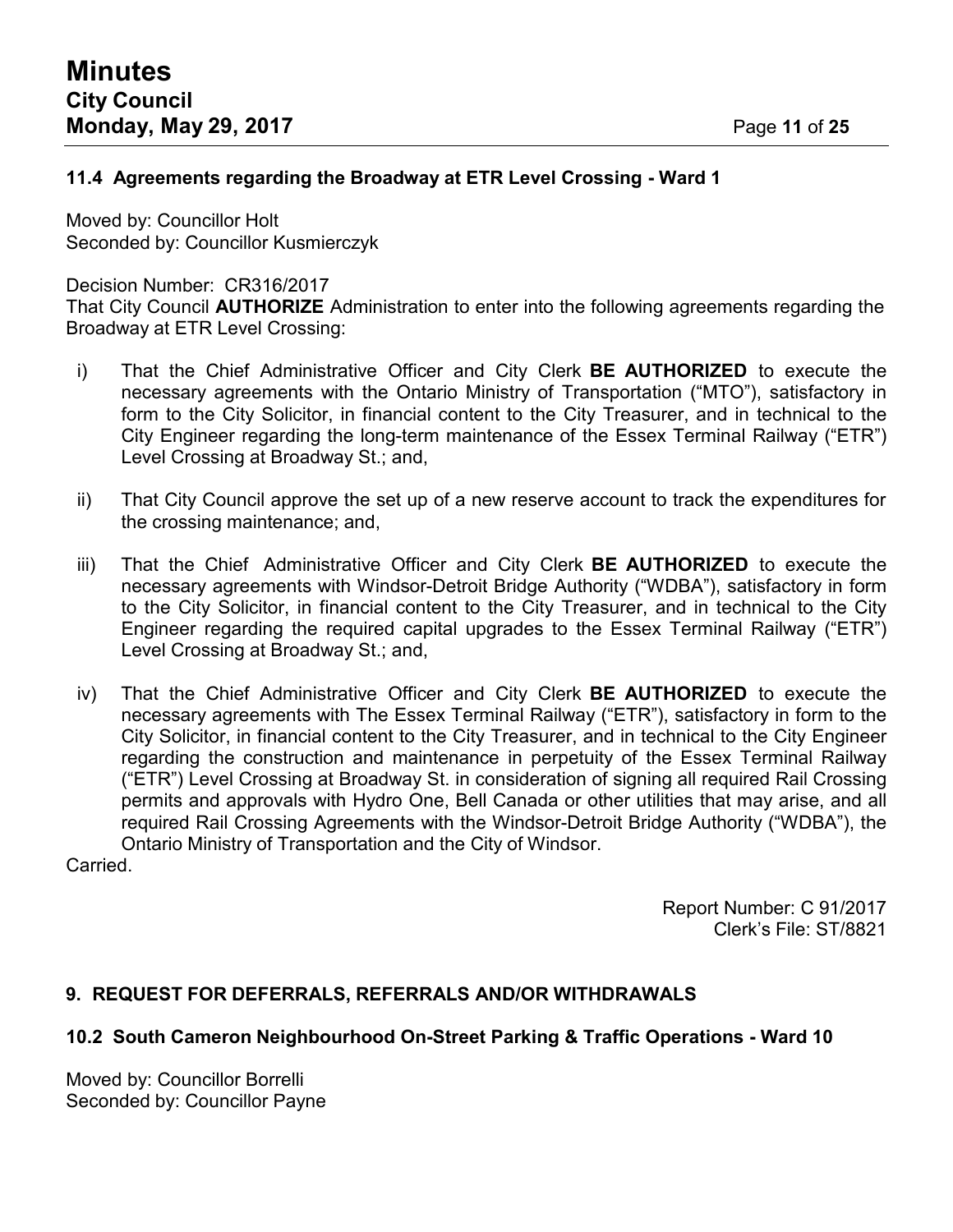Decision Number: CR312/2017 ETPS 494/495

That the report of the Environment, Transportation and Public Safety Standing Committee of its meeting held April 19, 2017 regarding "South Cameron Neighbourhood On-Street Parking & Traffic Operations" **BE DEFERRED** in order for Administration to **REPORT BACK** on reviewing the potential impact of allowing parking on the following 5 streets on Fridays only between 11:00 o'clock a.m. and 4:00 o'clock p.m.: Mark, Everts, Curry, McKay and Longfellow; and further,

That the results of this review **BE PROVIDED** at a future meeting of the Environment, Transportation and Public Safety Standing Committee; and that all affected residents **BE NOTIFIED**.

Carried.

Report Number: S 30/2017 Clerk's File: EI/11742

#### **10. PRESENTATIONS AND DELEGATIONS (5 Minute maximum per delegate)**

#### **10.1 Tourism Windsor Essex Pelee Island 2016 Year In Review**

#### **Gordon Orr, CEO; Lynnette Bain, VP Tourism Programs and Development; and Kris Racine, Director, Marketing and Special Events, Tourism Windsor Essex Pelee Island (TWEPI)**

Gordon Orr, CEO; Lynnette Bain, VP Tourism Programs and Development; and Kris Racine, Director, Marketing and Special Events, Tourism Windsor Essex Pelee Island (TWEPI), appear before Council to provide a high-level summary of their 2016 year in review, including their vision, mission and mandate; the 2016-2020 Strategic Plan; 2016 program launches; Canada 150 Celebrations; the 2017/2018 Marketing Plan and Destination Development Strategy; 2017 Stakeholder Initiatives; Year over year Figures (2015 vs 2016); Year over Year Figures (Q1-2016 vs 2017); and present the 2017/2018 Official Visitors Guide; and conclude by reiterating that TWEPI is celebrating June as Tourism Month.

Moved by: Councillor Sleiman Seconded by: Councillor Borrelli

Decision Number: CR311/2017

That the presentation by Gordon Orr, CEO; Lynnette Bain, VP Tourism Programs and Development; and Kris Racine, Director, Marketing and Special Events, Tourism Windsor Essex Pelee Island (TWEPI) regarding "TWEPI's 2016 Year in Review" **BE RECEIVED**. Carried.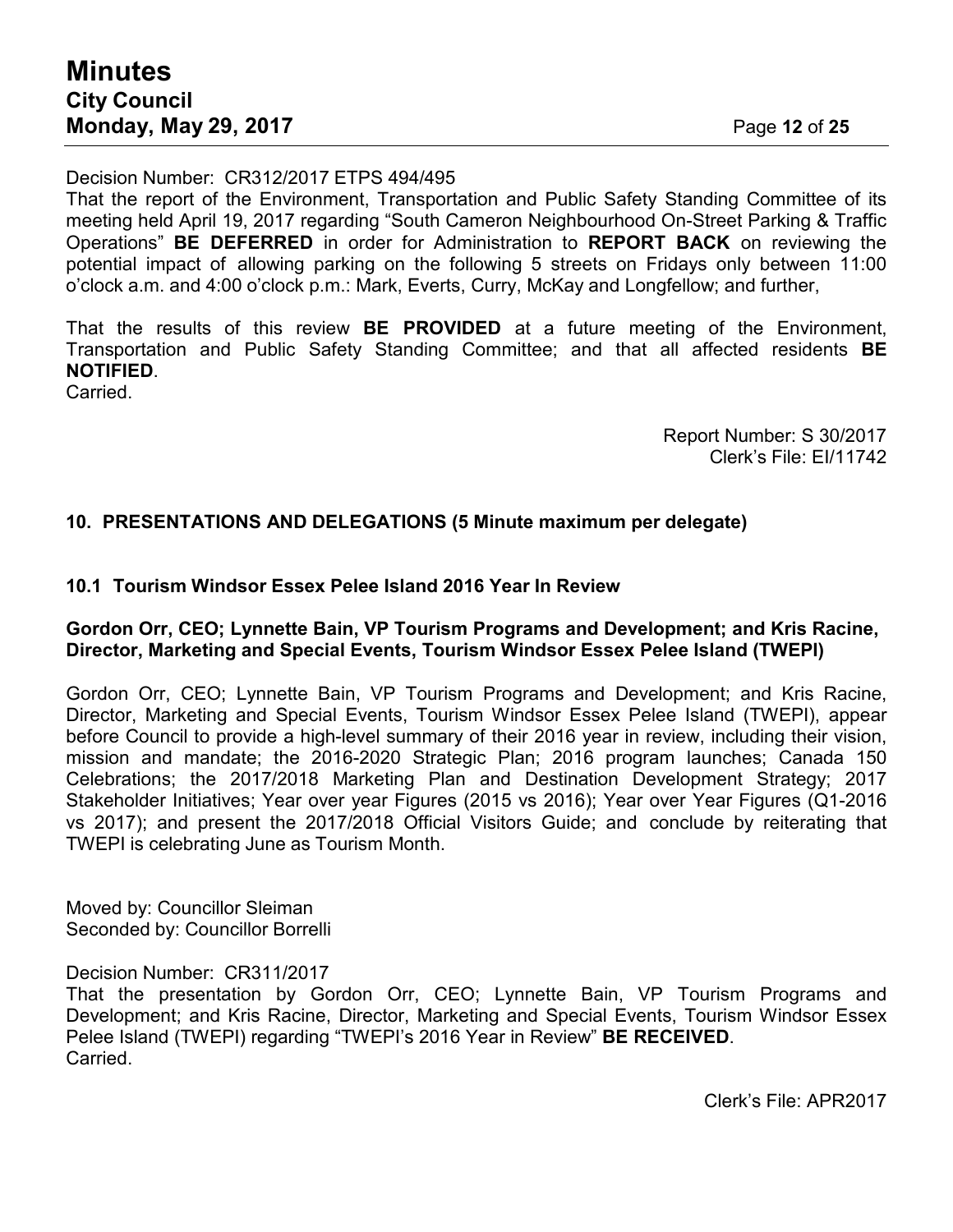## **11.2 Lonsdale Crescent Proposed Parking Changes - Ward 7**

#### **Ryan Goulet, representing resident of Ward 7**

Ryan Goulet, representing resident of Ward 7, appears before Council to request that Council approve restricting the parking along Lonsdale Crescent, stating that the curve directly in front of 10484 is the biggest problem in that it is at least 6 inches more narrow than the rest of the street, which is also under the threshold of current subdivision limits, and that parking on curve is a major safety issue with head-on collisions a possibility.

#### **Sean Maxim, resident of Ward 7**

Sean Maxim, resident of Ward 7, appears before Council to express concerns regarding proposed parking changes for Lonsdale Crescent, stating that it is imperative that some parking spaces be preserved, especially for family and friends that might visit residents on that Crescent.

Moved by: Councillor Kusmierczyk Seconded by: Councillor Bortolin

Decision Number: CR314/2017 ETPS 491 That the report of the City Engineer dated February 13, 2017 entitled "Lonsdale Crescent Proposed Parking Changes" **BE RECEIVED**; and further,

That Administration **BE DIRECTED** to eliminate the standard 2 parking spaces at the intersection which represents the corner clearance (in front of 10496 Lonsdale); and work with the resident at 10484 Lonsdale to remove an additional 2 parking spots in front of that home, for a maximum of 4 spots to be eliminated in total; and,

That Parking By-law 9023 **BE AMENDED** accordingly; and further,

That the City Solicitor **BE DIRECTED** to prepare the necessary documents to amend the by-law. Carried.

Councillors Francis and Holt voting nay.

Report Number: S 37/2017 Clerk's File: ST2017

#### **11. REGULAR BUSINESS ITEMS (Non-Consent Items)**

**11.1 Open Streets Windsor— Report on 2016 Pilot Project and 2017 Ontario 150 Grant Wards 2, 3, 4 & 5**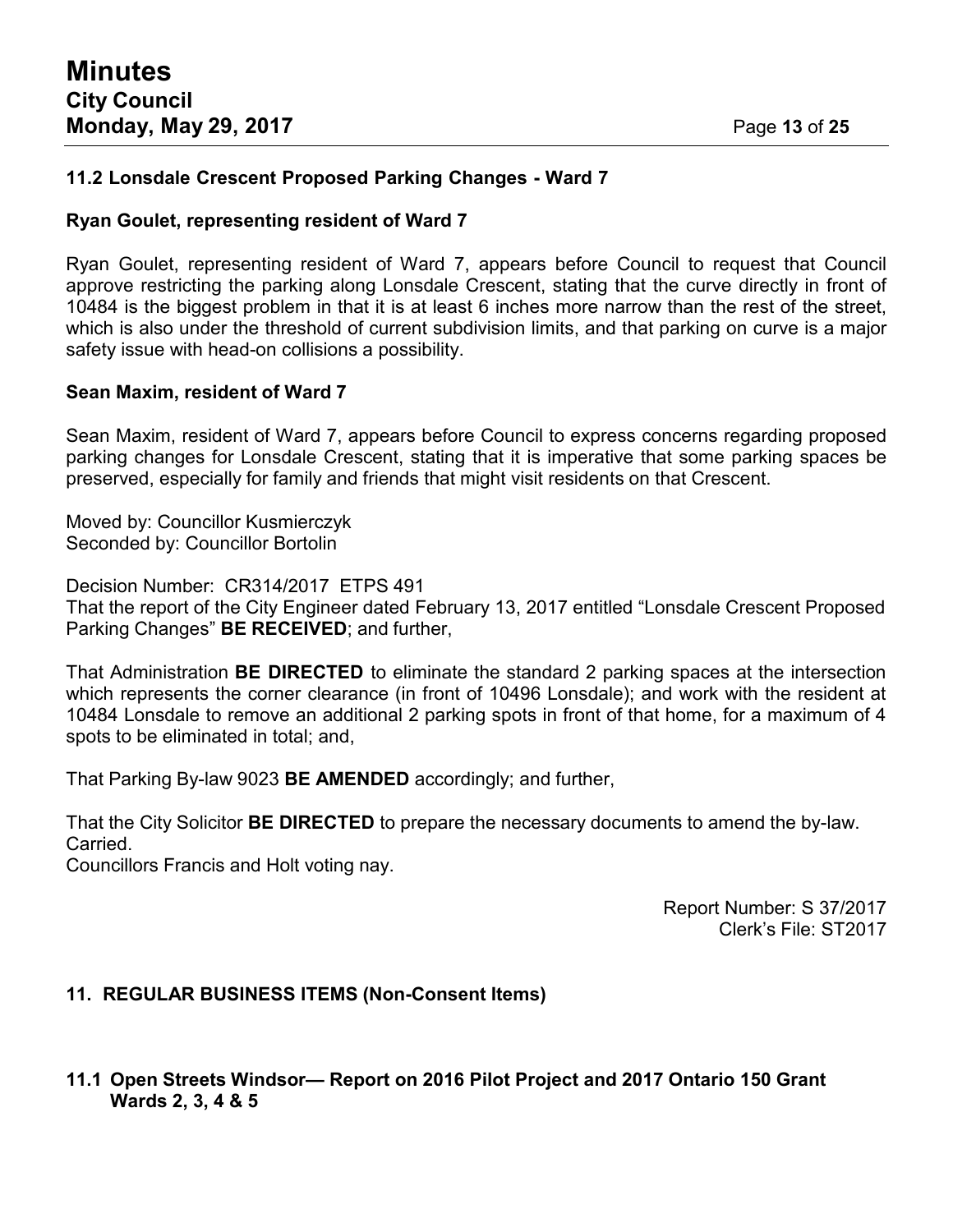# **Minutes City Council Monday, May 29, 2017** Page **14** of **25**

Moved by: Councillor Francis Seconded by: Councillor Sleiman

Decision Number: CR313/2017

- I. That the in-kind sponsorships and partnerships which contributed to the success of the 2016 Open Street Windsor pilot project including: AMICO; Windsor-Essex County Health Unit; Motor City Community Credit Union; United Way Revitalization Neighbourhoods; Green Shield Canada; University of Windsor; St. Clair College; Olde Sandwich Towne BIA; Downtown Windsor BIA; Wyandotte Town Centre BIA; Walkerville BIA; and Ford City BIA **BE RECOGNIZED**;
- II. That the \$55,000 grant funding awarded by the Ontario 150 Community Celebration Program for a one-time Open Streets event in 2017 to **BE HELD** on Sunday September 17 from 10am to 5:00pm and that the route from the 2016 pilot project **BE UTILIZED**;
- III. That the surplus of approximately \$5400 from the 2016 Pilot Project **BE RETAINED** in the Open Streets Windsor capital account to allow for traffic control barriers to be acquired.
- IV. That a temporary Open Streets Project Manager position to assist with the planning and implementation of the September 2017 event **BE APPROVED** at an upset limit of \$30,000 from the budget stabilization reserve fund, on the condition that other mitigating funds come from potential surplus funding sources deemed appropriate from administration to offset as much of this amount as possible.
- V. That Administration **BE DIRECTED** to report back to City Council as part of the 2018 budget on alternative routes and relevant logistical details including frequency, duration, budget, staffing, sponsorships and management for consideration of future open streets events beyond 2017.

**Carried** 

Report Number: C 76/2017 Clerk's File: SPL/12373

#### **11.3 Parking Clearances Required for Multi-Use Recreational Trail Crossings – Additional Locations - City Wide**

Moved by: Councillor Payne Seconded by: Councillor Kusmierczyk

Decision Number: CR315/2017 ETPS 496

That the report of the Environment, Transportation and Public Safety Standing Committee of its meeting held April 19, 2017 regarding "Parking Clearances Required for Multi-Use Recreational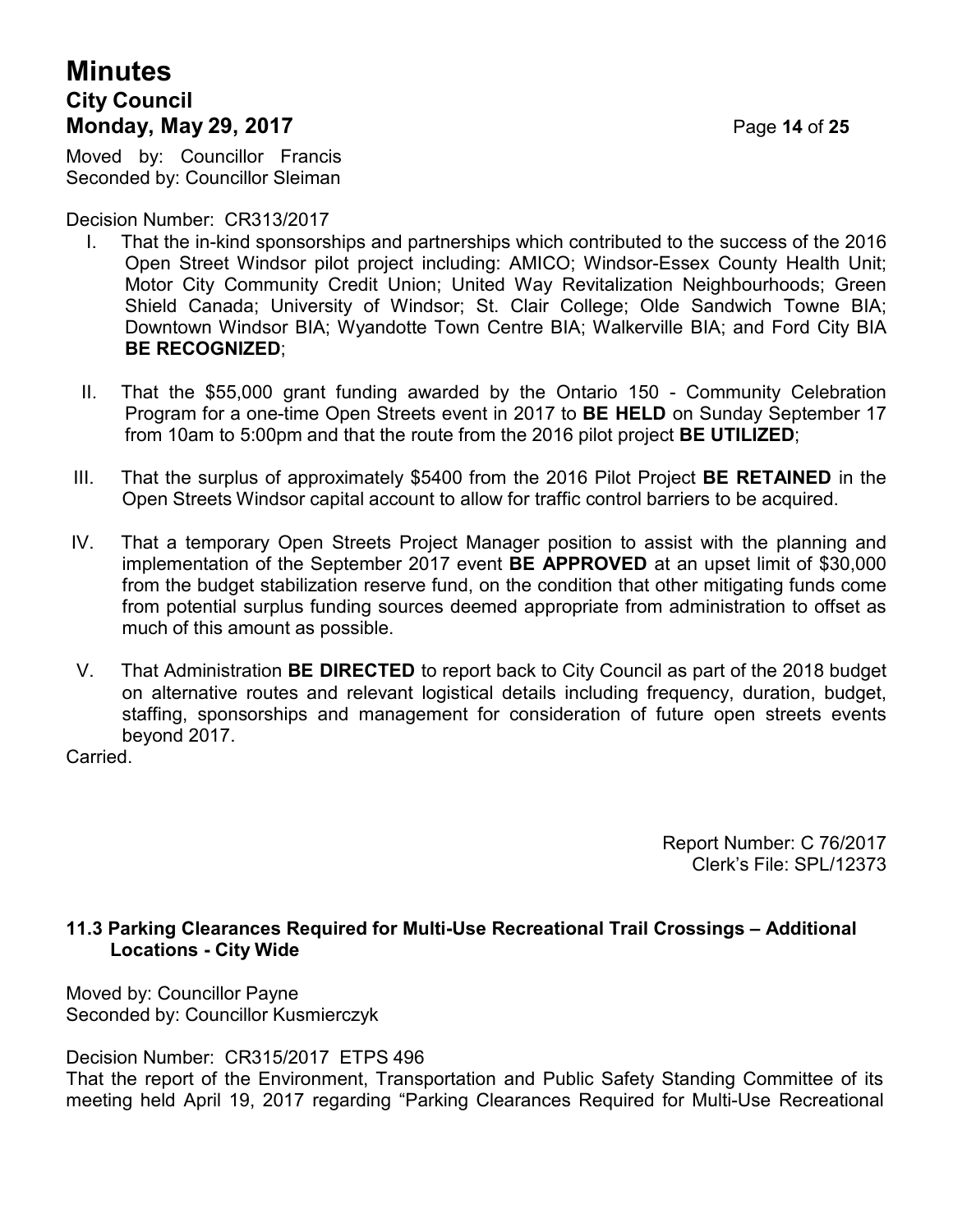# **Minutes City Council Monday, May 29, 2017** Page **15** of **25**

Trail Crossings – Additional Locations" **BE DEFERRED** to a future meeting of Council to allow for delegations to be in attendance and be heard on this matter. Carried. Councillors Gignac and Sleiman voting nay.

> Report Number: S 2/2017 Clerk's File: ST2017

# **12. CONSIDERATION OF COMMITEE REPORTS**

#### **12.1 Report of the Special In-Camera meeting or other Committee as may be held prior to Council**

Moved by: Councillor Sleiman Seconded by: Councillor Borrelli

Decision Number: CR294/2017 That the Report of the Special in-camera meeting held May 29, 2017 **BE ADOPTED** as presented. Carried.

Clerk's File: ACO2017

# **12.2 Special Meeting of Council - In Camera (Session 2) May 8, 2017**

Moved by: Councillor Sleiman Seconded by: Councillor Borrelli

Decision Number: CR317/2017 That the Report of the Special in-camera meeting held May 8, 2017 (Session 2) **BE ADOPTED** as presented. Carried.

> Report Number: SCM 107/2017 Clerk's File: ACO2017

#### **12.3 Report of the Striking Committee meeting held May 8, 2017**

Moved by: Councillor Sleiman Seconded by: Councillor Borrelli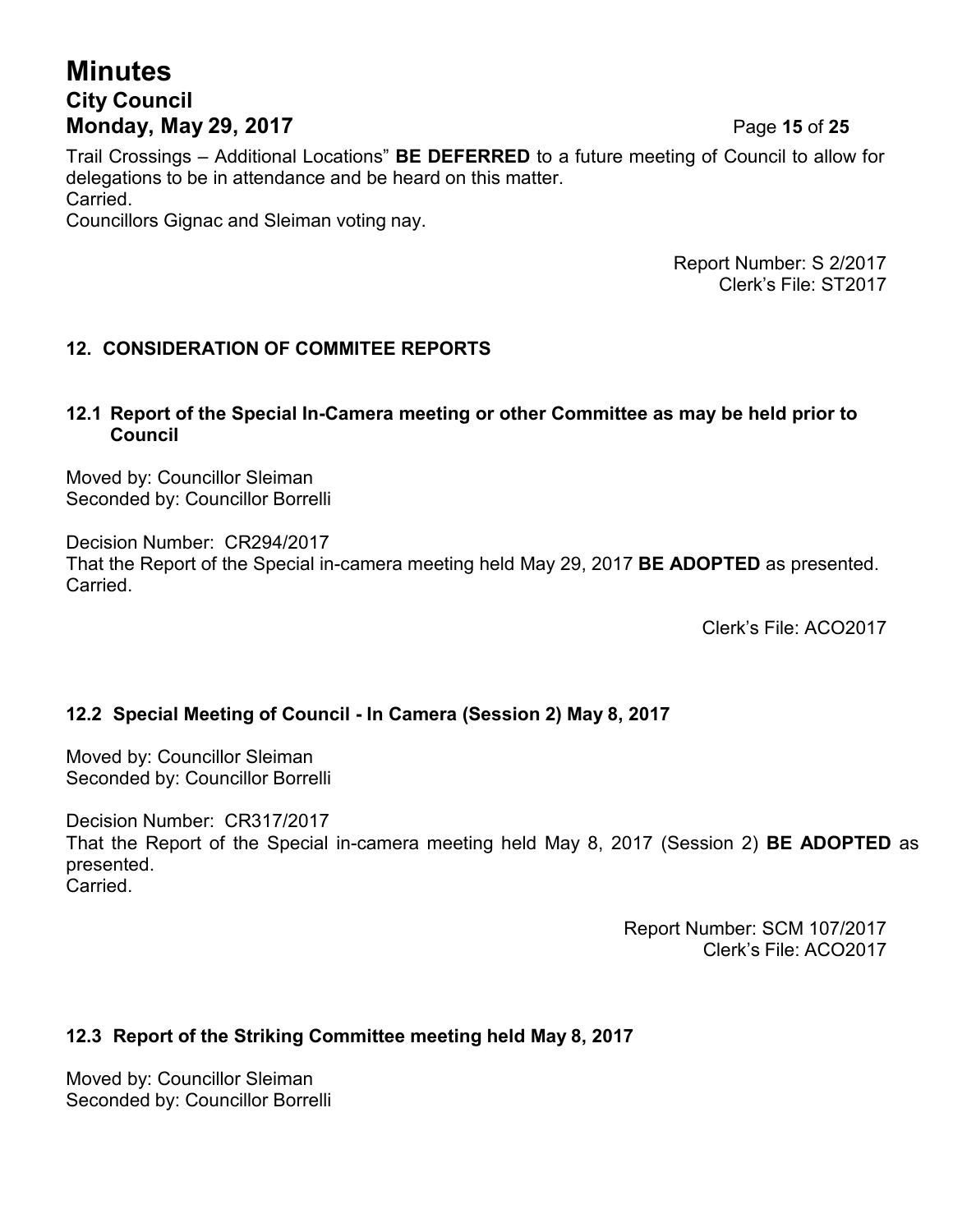Decision Number: CR318/2017 That the Report of the Striking Committee meeting held May 8, 2017 **BE ADOPTED** as presented. Carried.

Clerk's File: ACO2017

#### **13. BY-LAWS (First and Second Reading)**

Moved by: Councillor Bortolin Seconded by: Councillor Elliott That the following By-laws No. 76-2017 through 78-2017 (inclusive) be introduced and read a first and second time:

**76-2017** A BY-LAW TO FURTHER AMEND BY-LAW NUMBER 8600 CITED AS THE "CITY OF WINDSOR ZONING BY-LAW", authorized by BY-Law 99-2016, adopted July 4, 2016

**77-2017** A BY-LAW TO PROVIDE THAT PART-LOT CONTROL SHALL NOT APPLY TO CERTAIN LAND THAT IS WITHIN REGISTERED PLAN 684 IN THE CITY OF WINDSOR, authorized by By-Law 139-2013, adopted August 26, 2013

**78-2017** A BY-LAW TO CONFIRM PROCEEDINGS OF THE COUNCIL OF THE CORPORATION OF THE CITY OF WINDSOR AT ITS MEETING HELD ON THE TWENTY-NINTH DAY OF MAY, 2017

#### **14. MOVE BACK INTO FORMAL SESSION**

Moved by: Councillor Francis Seconded by: Councillor Gignac

That the Committee of the Whole does now rise and report to Council respecting the business items considered by the Committee:

- 1) Communication Items (as presented)
- 2) Consent Agenda (as amended)
- 3) Items Deferred Items Referred
- 4) Consideration of the Balance of Business Items (as amended)
- 5) Committee Reports (as presented)
- 6) By-laws given first and second readings (as presented)

Carried.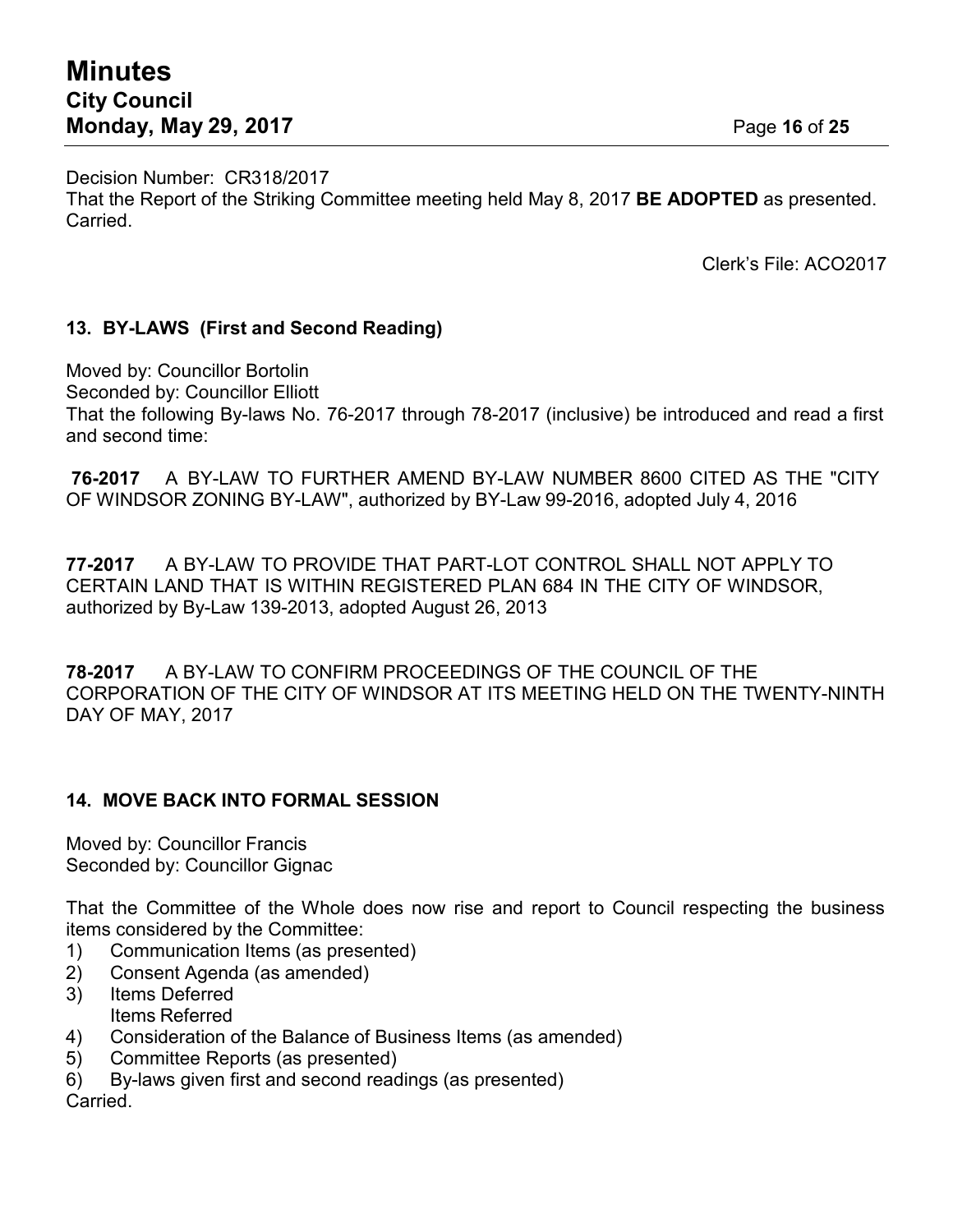#### **15. NOTICES OF MOTION**

Moved by: Councillor Sleiman Seconded by: Councillor Elliott

#### Decision Number: CR319/2017

That Rule 13.9 of the Procedure By-law **BE WAIVED** to permit the introduction of a motion for consideration without prior notice regarding the 2017 Mastercard Memorial Cup winning Windsor Spitfires victory parade and banners. Carried.

Moved by: Councillor Elliott Seconded by: Councillor Sleiman

#### Decision Number: CR320/2017

That Council **APPROVE** \$40,000 from the Budget Stabilization Reserve Fund (BSR) to be used towards the 2017 Mastercard Memorial Cup winning Windsor Spitfires victory parade scheduled for May 31, 2017 at 6:00 o'clock p.m.; as well as for additional banners that would be put up in the community starting in the fall of 2017.

Carried.

Councillors Holt and Bortolin voting nay.

Clerk's File: SR/12786

#### **16. THIRD AND FINAL READING OF THE BY-LAWS**

Moved by: Councillor Holt Seconded by: Councillor Kusmierczyk

That the following By-laws No. 76-2017 through 78-2017 (inclusive), having been read a first and second time be now read a third time and finally passed and that the Mayor and Clerk **BE AUTHORIZED** to sign and seal the same notwithstanding any contrary provision of the Council. Carried.

#### **17. PETITIONS**

Moved by: Councillor Borrelli Seconded by: Councillor Payne

Decision Number: CR321/2017

That the petition presented by Councillor Borrelli from the residents of South Cameron and surrounding area, asking for action on the South Cameron Neighbourhood On-Street Parking **BE**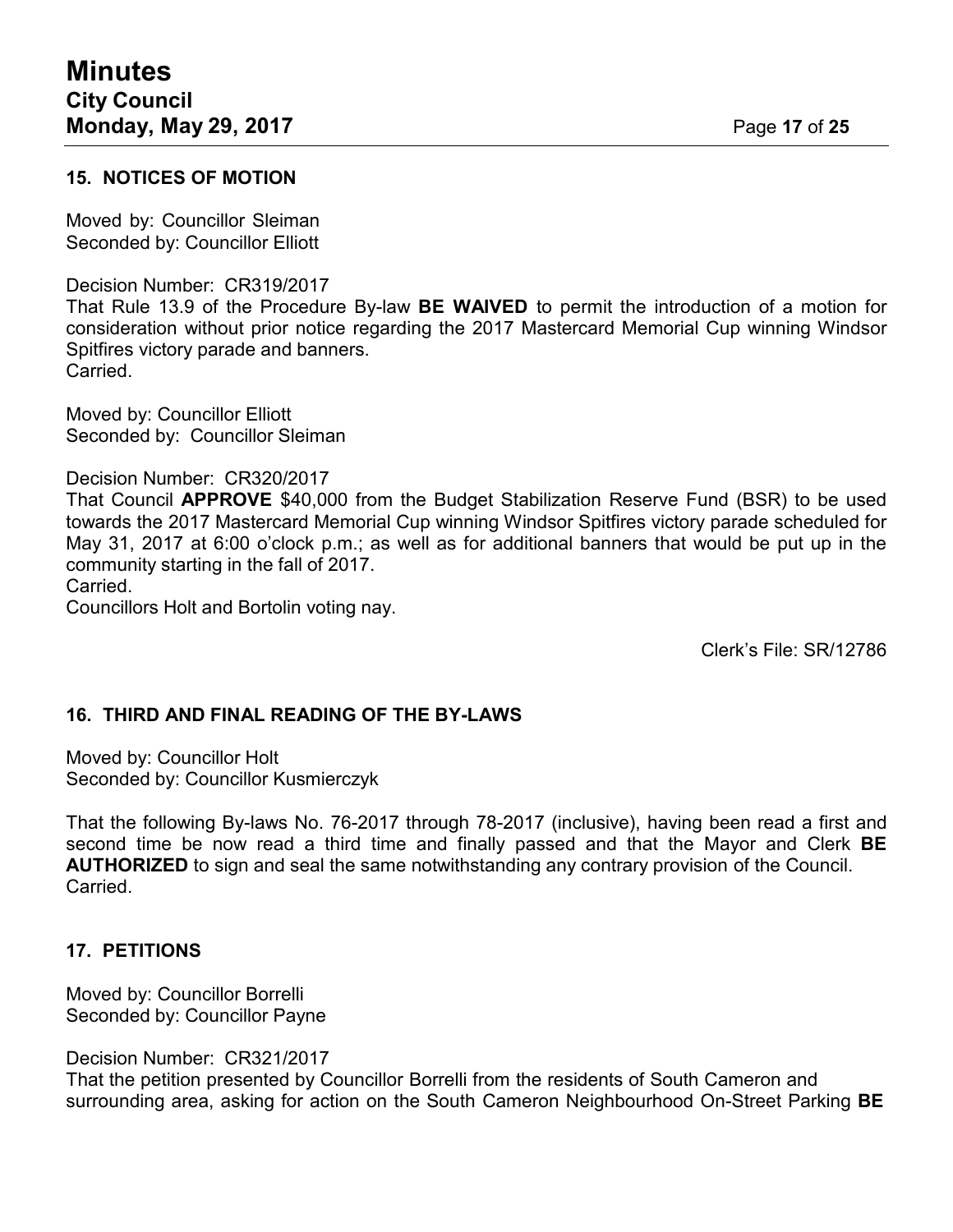# **Minutes City Council Monday, May 29, 2017** Page **18** of **25**

**RECEIVED** by the Clerk and the Clerk **BE DIRECTED** to forward the petition to the City Engineer for the purpose of an examination of the requested works or undertakings; and further, that a report **BE PROVIDED** consistent with the direction provided. Carried.

Clerk's File: ACO/12746

# **18. QUESTION PERIOD**

None.

# **21. ADJOURNMENT**

Moved by: Councillor Bortolin Seconded by: Councillor Elliott

That this Council meeting stand adjourned until the next regular meeting of Council or at the call of the Mayor.

Accordingly, the meeting is adjourned at 8:48 o'clock p.m. Carried.

Mayor **City Clerk**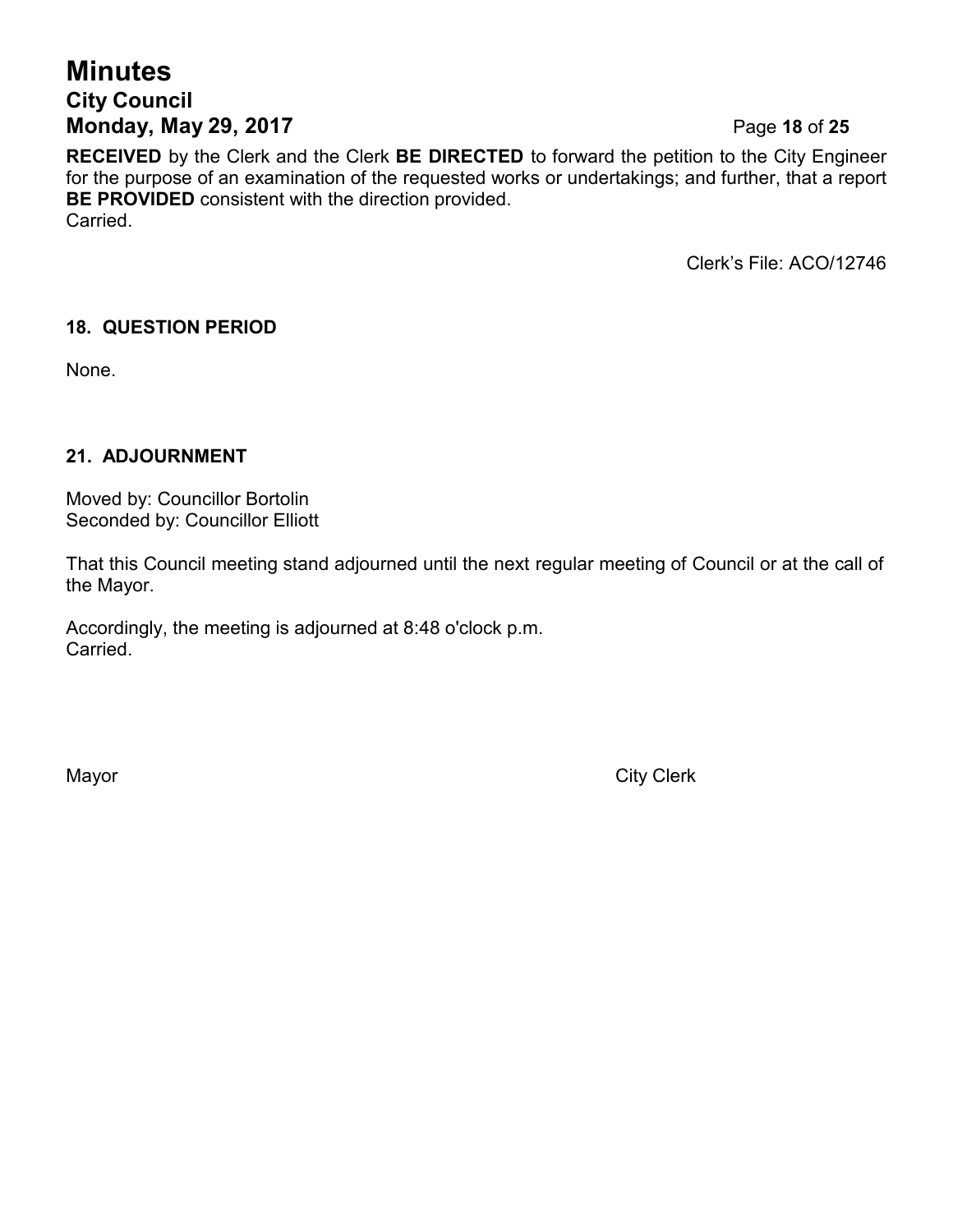**Minutes City Council Monday, May 29, 2017** Page **19** of **25**

Adopted by Council at its meeting held May 29, 2017 (CR294/2017) SV/bm

## **SPECIAL MEETING OF COUNCIL – IN CAMERA May 29, 2017**

### **Meeting called to order at: 5:00 p.m.**

#### **Members in Attendance:**

Mayor D. Dilkens Councillor F. Francis Councillor J. Elliott Councillor C. Holt Councillor R. Bortolin Councillor J. Gignac Councillor P. Borrelli Councillor H. Payne Councillor E. Sleiman Councillor I. Kusmierczyk

#### **Members Absent:**

Councillor B. Marra

#### **Also in attendance:**

O. Colucci, Chief Administrative Officer

M. Winterton, City Engineer and Corporate Leader Environmental Protection and **Transportation** 

S. Vlachodimos, Deputy Clerk

J. Mancina, Chief Financial Officer/City Treasurer and Corporate Leader Finance and Technology

S. Askin-Hager, City Solicitor and Corporate Leader Economic Development and Public Safety

J. Wilson, Corporate Leader, Parks, Facilities, Recreation and Culture

V. Mihalo, Executive Director of Human Resources (Item 4)

F. Scarfone, Manager of Real Estate Services (Items 1, 2 and 3)

**Verbal Motion is presented by Councillor Sleiman, seconded by Councillor Elliott, to move in Camera for discussion of the following item(s):**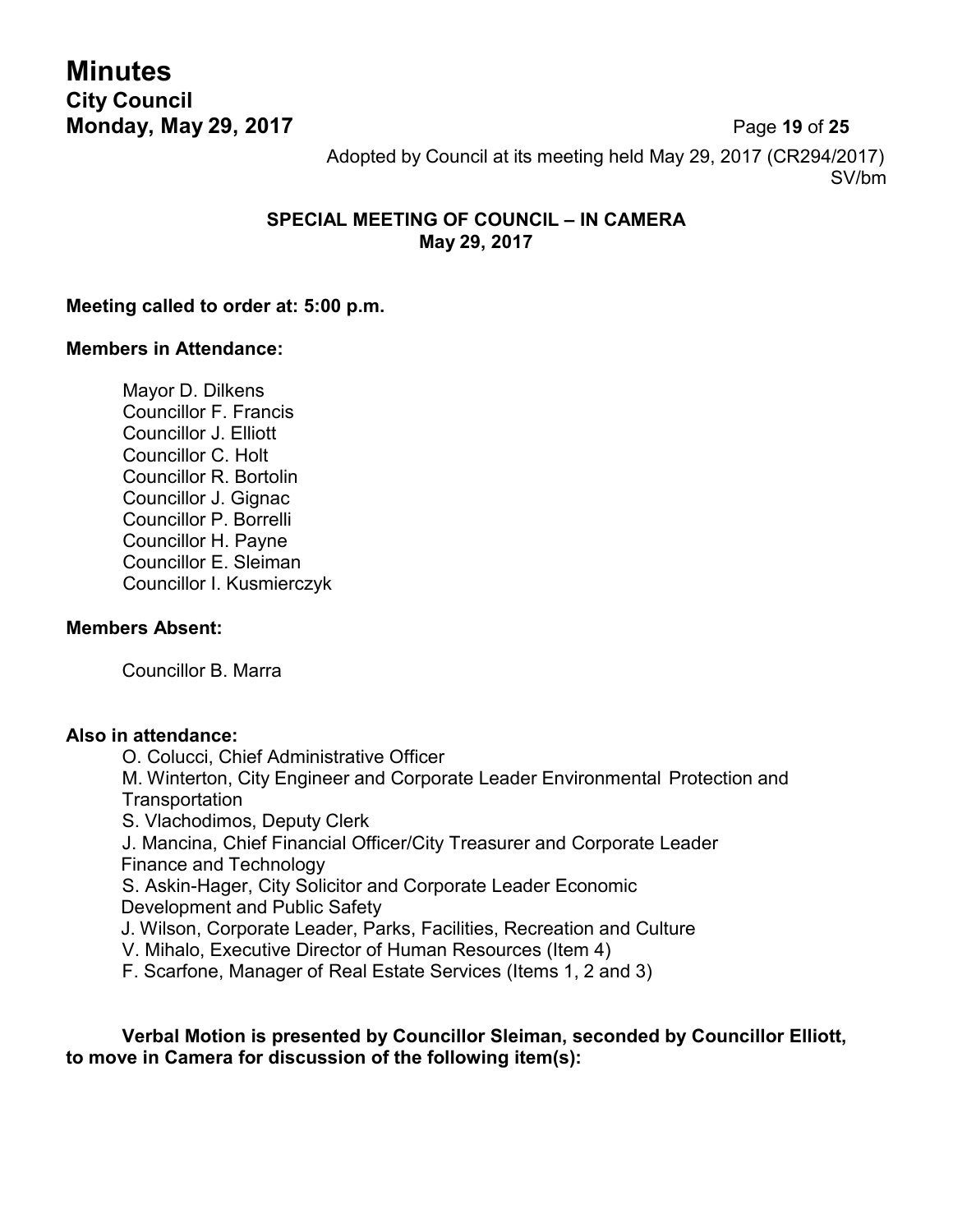# **Minutes City Council Monday, May 29, 2017** Page **20** of **25**

| <u>Item</u><br><u>No.</u> | <b>Subject</b>                 | <b>Section - Pursuant</b><br>to Municipal Act,<br>2001, as amended |
|---------------------------|--------------------------------|--------------------------------------------------------------------|
| $\mathbf 1$ .             | Property matter – sale of land | 239(2)(c)                                                          |
| 2.                        | <b>Property matter – lease</b> | 239(2)(c)                                                          |
| 3.                        | Property matter – sale of land | 239(2)(c)                                                          |
|                           | Personal matter - pay equity   | 239(2)(b)                                                          |

#### **Motion Carried.**

## **Declarations of Pecuniary Interest:**

None disclosed.

**Discussion on the items of business. (Items 1, 2, 3 and 4)**

**Verbal Motion is presented by Councillor Gignac, seconded by Councillor Sleiman, to move back into public session.**

**Motion Carried.**

**Moved by Councillor Elliott, seconded by Councillor Borrelli,**

**THAT the Clerk BE DIRECTED to transmit the recommendation(s) contained in the report(s) discussed at the In-Camera Council Meeting held May 29, 2017 directly to Council for consideration at the next Regular Meeting.**

1. That the recommendation contained in the in-camera report from the Acting Lease Administrator, Manager of Real Estate Services, City Solicitor and Corporate Leader Economic Development and Public Safety and Chief Financial Officer/City Treasurer and Corporate Leader Finance and Technology respecting a property matter – sale of land **BE APPROVED**.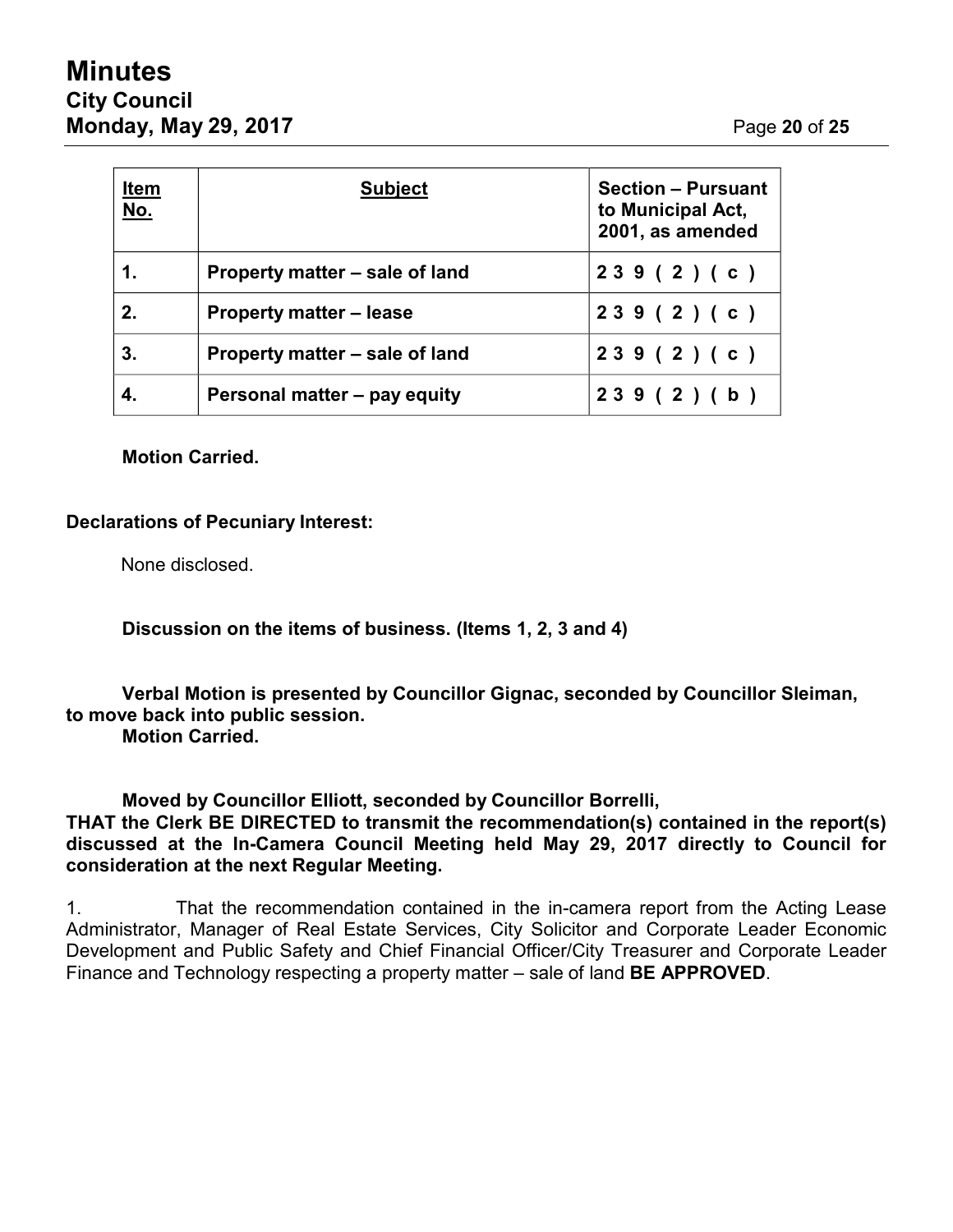2. That the recommendation contained in the in-camera report from the Acting Lease Administrator, Manager of Real Estate Services, City Solicitor and Corporate Leader Economic Development and Public Safety, Corporate Leader Parks, Recreation, Culture and Facilities respecting a property matter – lease **BE APPROVED**.

3. That the recommendation contained in the in-camera report from the Manager of Real Estate Services and City Solicitor and Corporate Leader Economic Development and Public Safety respecting a property matter – sale of land **BE APPROVED**.

4. That the recommendation contained in the in-camera report from the Acting Total Compensation Specialist, Executive Director of Human Resources, City Clerk/Licence Commissioner and Corporate Leader Public Engagement and Human Services, City Solicitor and Corporate Leader Economic Development and Public Safety and Chief Financial Officer/City Treasurer and Corporate Leader Finance and Technology respecting a personal matter **BE APPROVED**.

#### **Motion Carried.**

**Moved by Councillor Payne, seconded by Councillor Gignac, That the special meeting of council held May 29, 2017 BE ADJOURNED. (Time: 5:28 p.m.) Motion Carried.**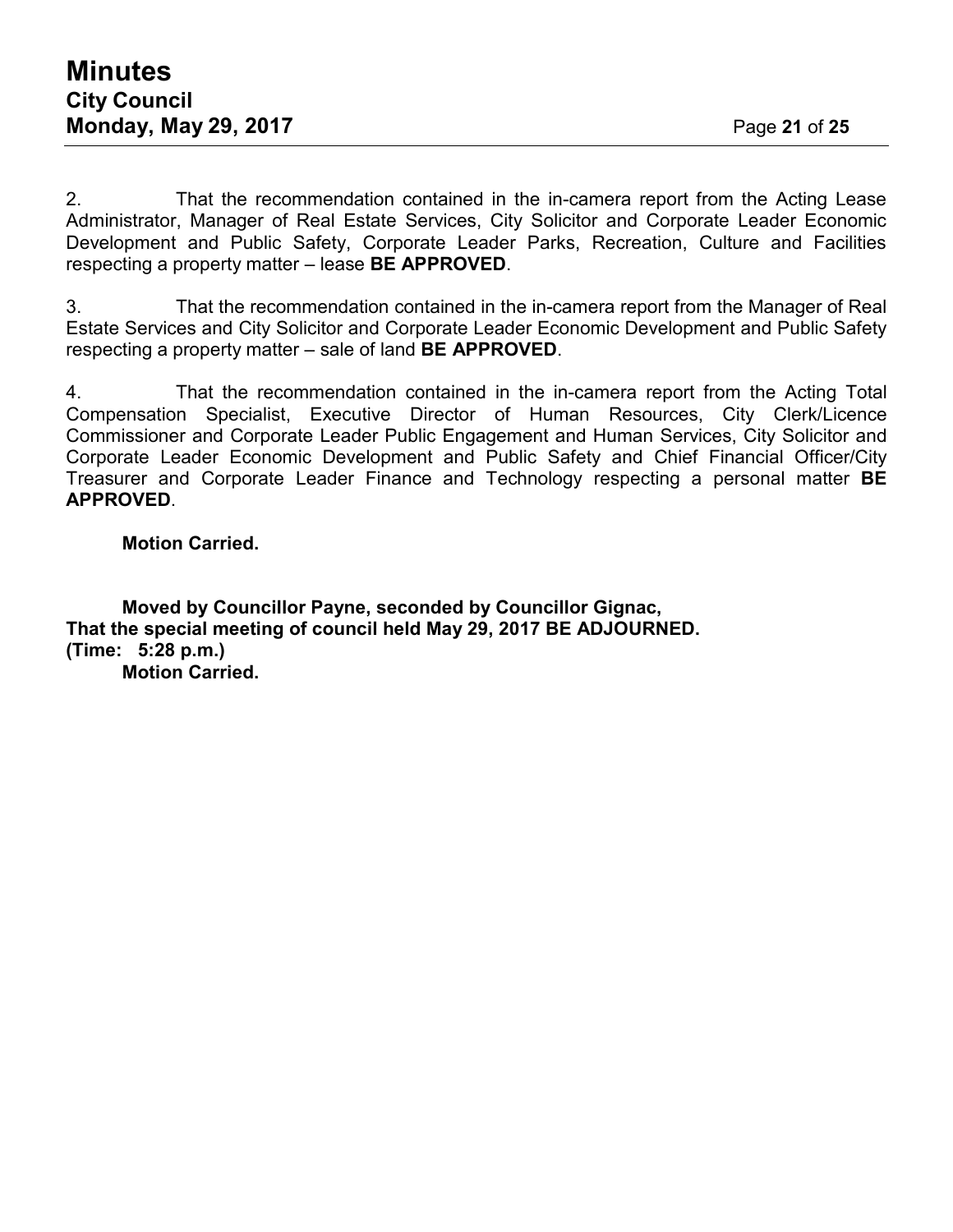**Minutes City Council Monday, May 29, 2017** Page **22** of **25**

Adopted by Council at its meeting held May 29, 2017 (CR317/2017) SV/bm

## **SPECIAL MEETING OF COUNCIL – IN CAMERA (Session 2) May 8, 2017**

#### **Meeting called to order at: 10:08 p.m.**

#### **Members in Attendance:**

Mayor D. Dilkens Councillor F. Francis Councillor J. Elliott Councillor C. Holt Councillor R. Bortolin Councillor B. Marra Councillor J. Gignac Councillor P. Borrelli Councillor H. Payne Councillor E. Sleiman Councillor I. Kusmierczyk

#### **Also in attendance:**

O. Colucci, Chief Administrative Officer

J. Payne, Community Development and Health Commissioner and

Corporate Leader Social Development, Health, Recreation and Culture

M. Winterton, City Engineer and Corporate Leader Environmental Protection and **Transportation** 

S. Vlachodimos, Deputy Clerk

J. Mancina, Chief Financial Officer/City Treasurer and Corporate Leader Finance and Technology

S. Askin-Hager, City Solicitor and Corporate Leader Economic Development and Public Safety

C. Brown, CEO for YQG and WDTC/Corporate Leader of Transportation **Services** 

J. Wilson, Corporate Leader, Parks, Facilities, Recreation and Culture

**Verbal Motion is presented by Councillor Francis, seconded by Councillor Borrelli, That Rule 3.3(c) of the** *Procedure By-law, 98-2011,* **BE WAIVED to allow for the Mayor to call a special meeting without 24 hours notice.**

#### **Motion Carried.**

**Verbal Motion is presented by Councillor Bortolin, seconded by Councillor Francis,**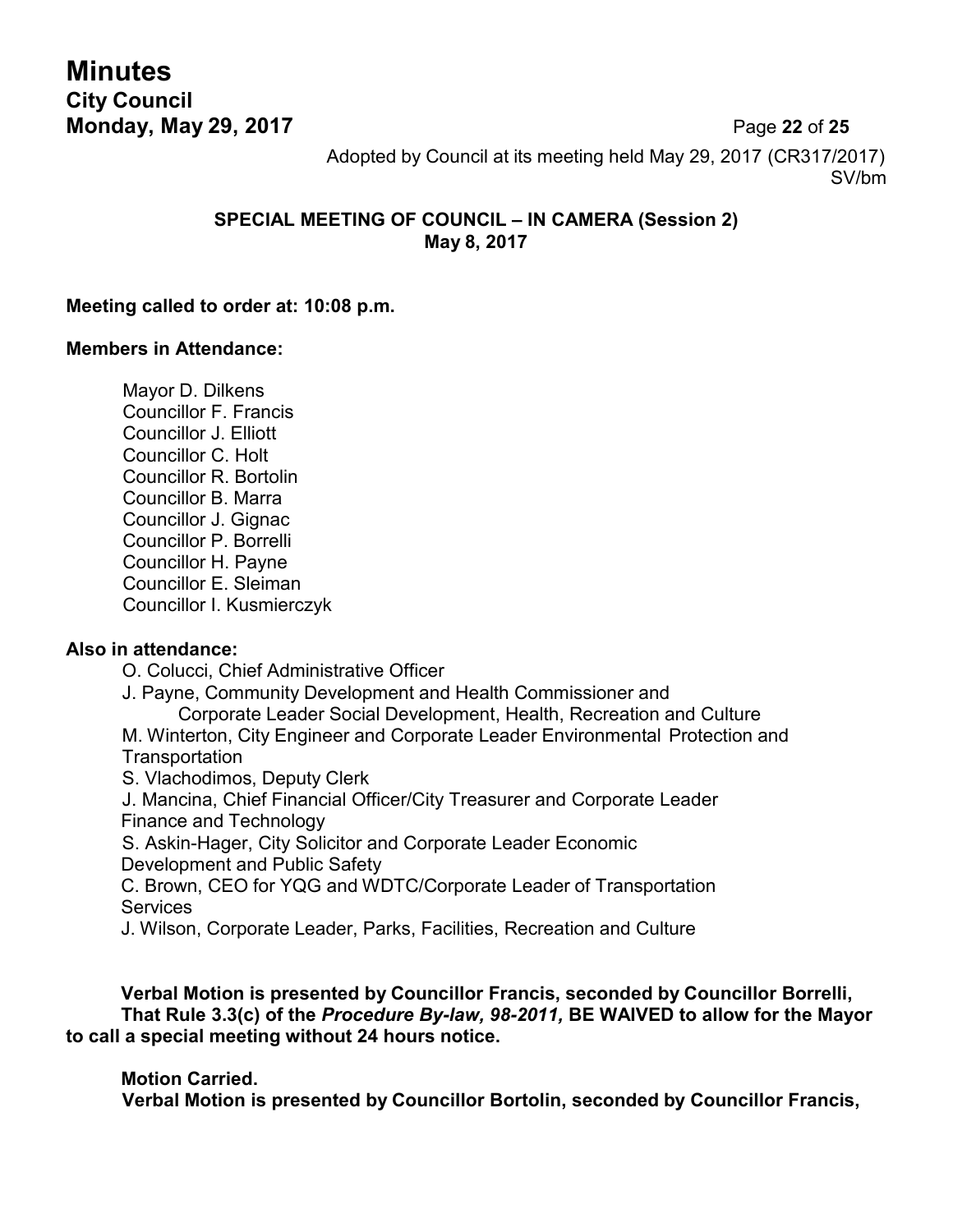# **Minutes City Council Monday, May 29, 2017** Page **23** of **25**

**to move in Camera for discussion of the following item(s):**

| <u>Item</u><br><u>No.</u> | <b>Subject</b>                                                          | <b>Section - Pursuant</b><br>to Municipal Act,<br>2001, as amended |
|---------------------------|-------------------------------------------------------------------------|--------------------------------------------------------------------|
|                           | Legal matter - Solicitor-client privilege<br>(Item 10.5 on open agenda) | 239(2)(f)                                                          |

#### **Motion Carried.**

#### **Declarations of Pecuniary Interest:**

None declared.

#### **Discussion on the items of business.(Item 1)**

**Verbal Motion is presented by Councillor Bortolin, seconded by Councillor Francis, to move back into public session. Motion Carried.**

**Moved by Councillor Bortolin, seconded by Councillor Francis, THAT the Clerk BE DIRECTED to transmit the recommendation(s) contained in the report(s) discussed at the In-Camera Council Meeting held May 8, 2017 (Session 2) directly to Council for consideration at the next Regular Meeting.**

1. That the confidential memo from the City Solicitor respecting Item 10.5 on the open agenda **BE RECEIVED**.

**Motion Carried.**

**Moved by Councillor Kusmierczyk, seconded by Councillor Borrelli, That the special meeting of council held May 8, 2017 (Session 2) BE ADJOURNED. (Time: 10:37 p.m.) Motion Carried.**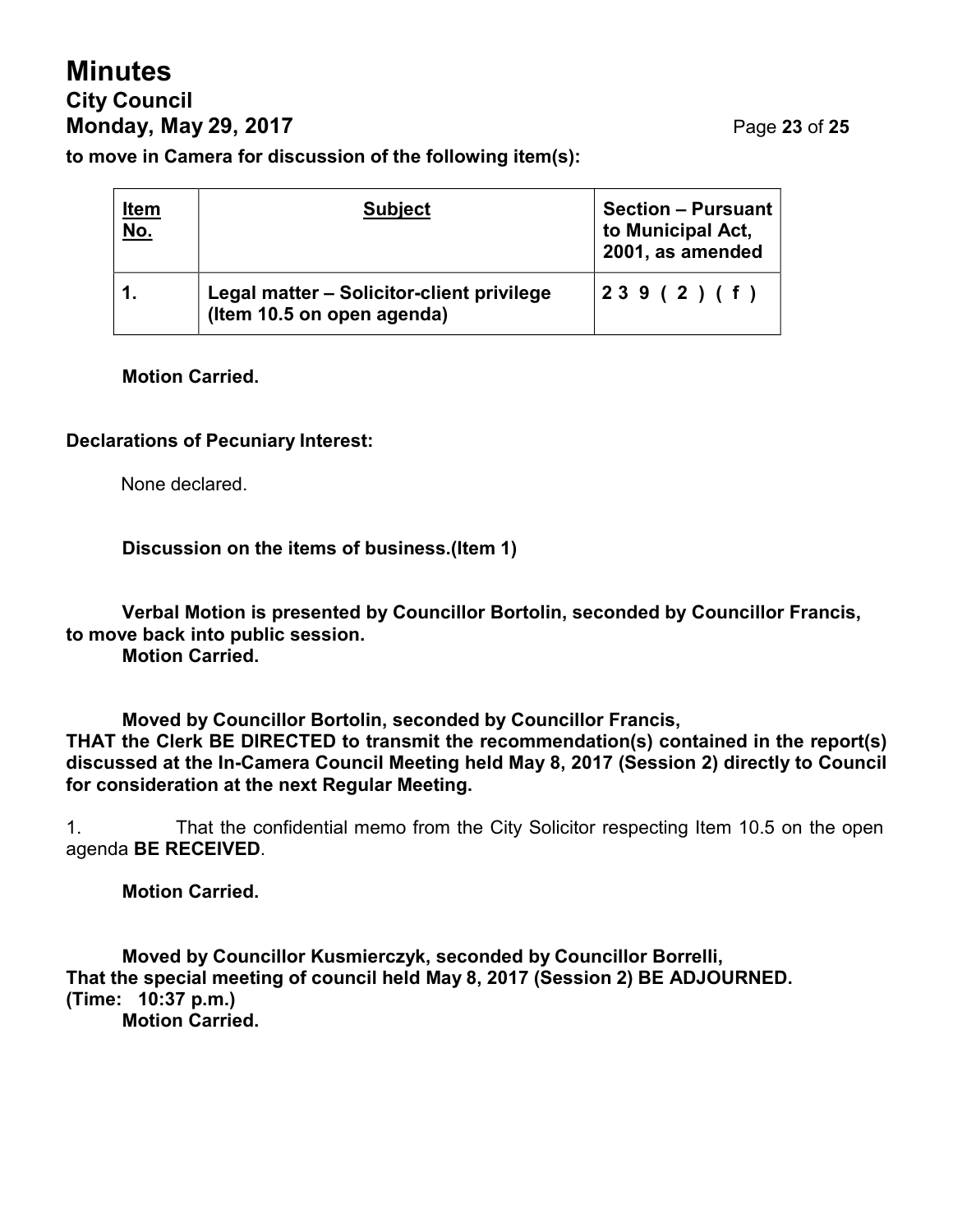Adopted by Council at its meeting held May 29, 2017 (CR318/2017) SV/bm Windsor, Ontario, May 8, 2017

#### **REPORT OF THE STRIKING COMMITTEE of its meeting held**

*May 8, 2017*

**PRESENT:** Mayor D. Dilkens Councillor J. Gignac Councillor F. Francis Councillor J. Elliott Councillor H. Payne Councillor E. Sleiman Councillor R. Bortolin Councillor C. Holt Councillor B. Marra Councillor P. Borrelli Councillor I. Kusmierczyk

#### **Also in attendance:**

O. Colucci, Chief Administrative Officer

J. Payne, Community Development and Health Commissioner and

Corporate Leader Social Development, Health, Recreation and Culture

M. Winterton, City Engineer and Corporate Leader Environmental Protection and **Transportation** 

S. Vlachodimos, Deputy Clerk

J. Mancina, Chief Financial Officer/City Treasurer and Corporate Leader Finance and Technology

S. Askin-Hager, City Solicitor and Corporate Leader Economic Development and Public Safety

C. Brown, CEO for YQG and WDTC/Corporate Leader of Transportation **Services** 

J. Wilson, Corporate Leader, Parks, Facilities, Recreation and Culture

#### **Declarations of Pecuniary Interest:**

None declared.